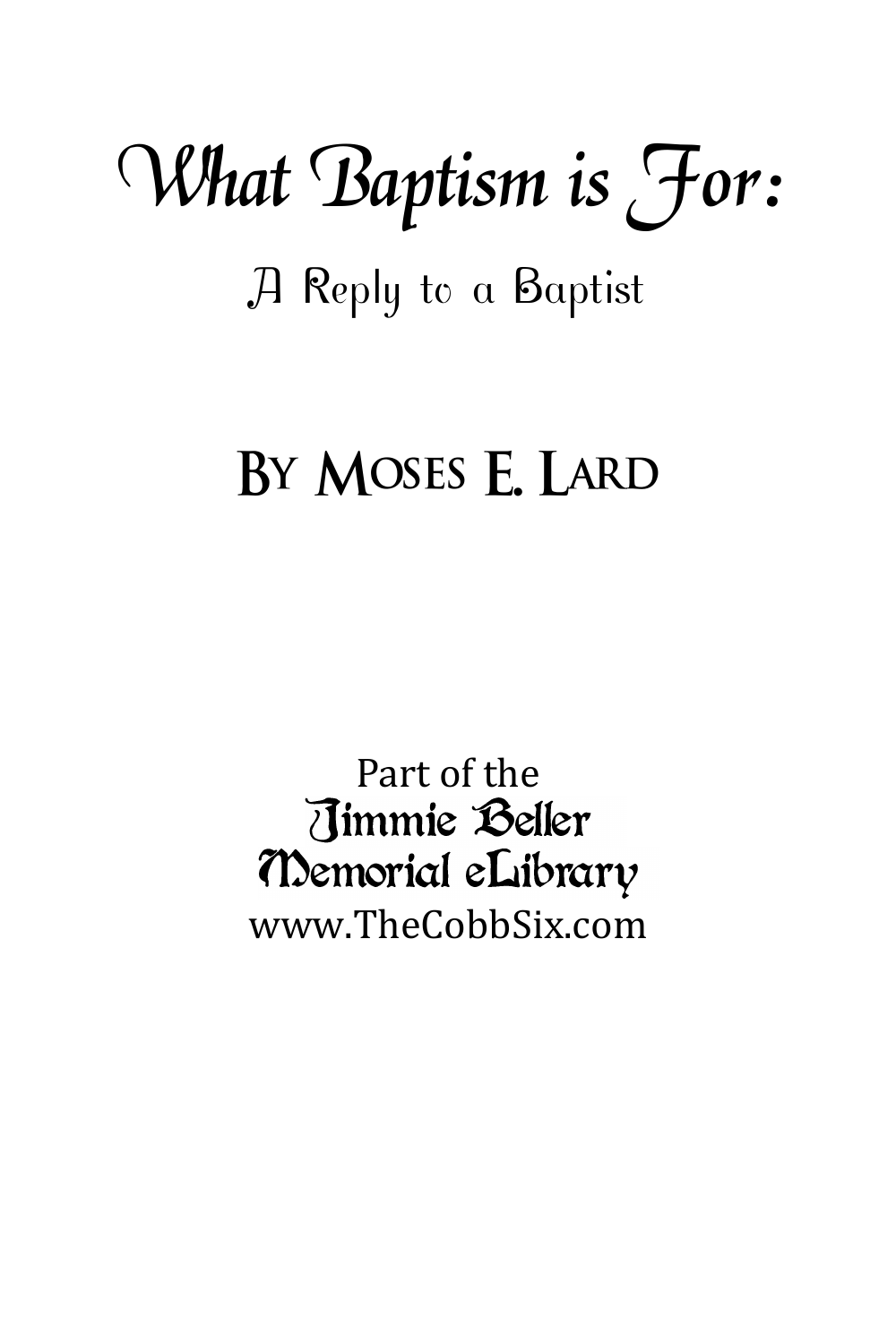### **WHAT BAPTISM IS FOR – A Reply to a Baptist** *By MOSES. E. LARD.*

Mr. Lard:

DEAR SIR:—Will you have the courtesy to state explicitly whether the body of the people with whom you stand connected hold that baptism is for, that is, in order to remission of sins? I have no motive in putting this question but to collect Information.

Very respectfully yours,

*A BAPTIST.*

#### **LETTER 1.**

My Dear Sir:—I can hardly think the author of the foregoing asks his question for his own benefit. Surely he is too familiar with our teachings to need I tell the information he seems to seek.—But whether he propounds his question for his own sake alone, or for the sake of others, I shall not require him to say. His question is important, respectful and pertinent. I shall therefore be at some pains to answer it.

But as this paper may be read by persons who do not enjoy his advantages, I think it prudent to preface my reply with a few preliminaries which I deem necessary to a proper understanding of the subject, and to prevent misapprehension.

Of the grounds of remission of sins we can, in and of ourselves, and independently of revelation, know nothing. From nature we derive no light, neither from human reason. For all our knowledge in the case, we are shut up to what the Bible says. It is our sole instructor. Its teachings fairly interpreted, and our information is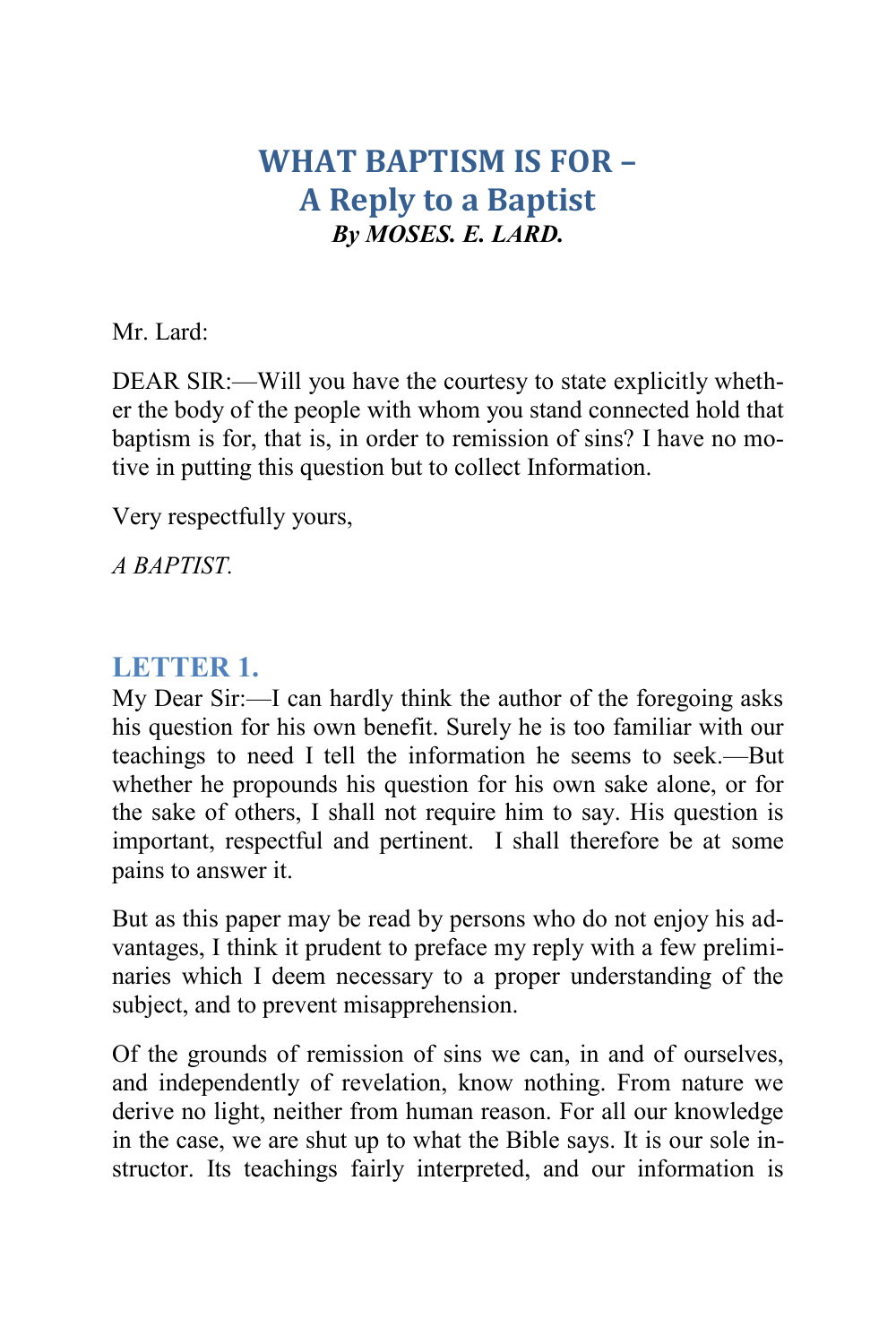complete. Hence, in what I am about to say, my appeal shall be to that sacred Book alone.

Personally, we look to Christ for remission of sins. With us He is the Lamb of God who takes away the sin of the world. In His antecedent state we hold him to have been the Word, to have been *with* God and [is] God; that all things were created by Him, and that without Him was not even one thing made that has been made. The term *Word* we hold to be a name, incomprehensible surely by us, the name of an august Being who, as to His nature, is divine as the Father Himself; but who, in order to save man, took on Him a human body and thus became the Son of man. In regard to this glorious Being, who is to be honored as the Father Himself deserves to be honored, we think it best always to speak in the very terms of Holy Writ. We regard it as unwise to speak of him in the language of the schools, or to attempt to interpret Him in the light of human creeds. He is to be conceived of and spoken of in the language which inspiration itself has appropriated to him. This language, we adjudge, is not to be taken in a low sense, but in the highest and sublimest sense it is capable of bearing.—This, the nature of the case requires.

This glorious Being died for our sins, was buried, and rose again for our justification. In His death or blood we have the atonement, through the value and efficacy of which God can be just while justifying him who believes in Christ. But for the shedding of this blood there had been no remission. It is therefore the great meritorious ground of our salvation. By it we are redeemed, and through it cleansed from all our sins. But this cleansing is not unconditional; and here a distinction is to be drawn. The ground of remission is that which renders remission possible, so to speak, the great meritorious cause of it, as to God; while a condition is something which Christ appoints to be done by us that we may reach the remission which is in His blood. A condition is not to be viewed as a work of law, and therefore as of the nature of a merit; but as a simple act of obedience, and consequently as without merit in the sense of efficacy to procure remission. All efficacy is in the blood of Christ. A condition merely brings [one] into contact with this blood. Nor does a condition exclude the notion of mercy.—Compliance with a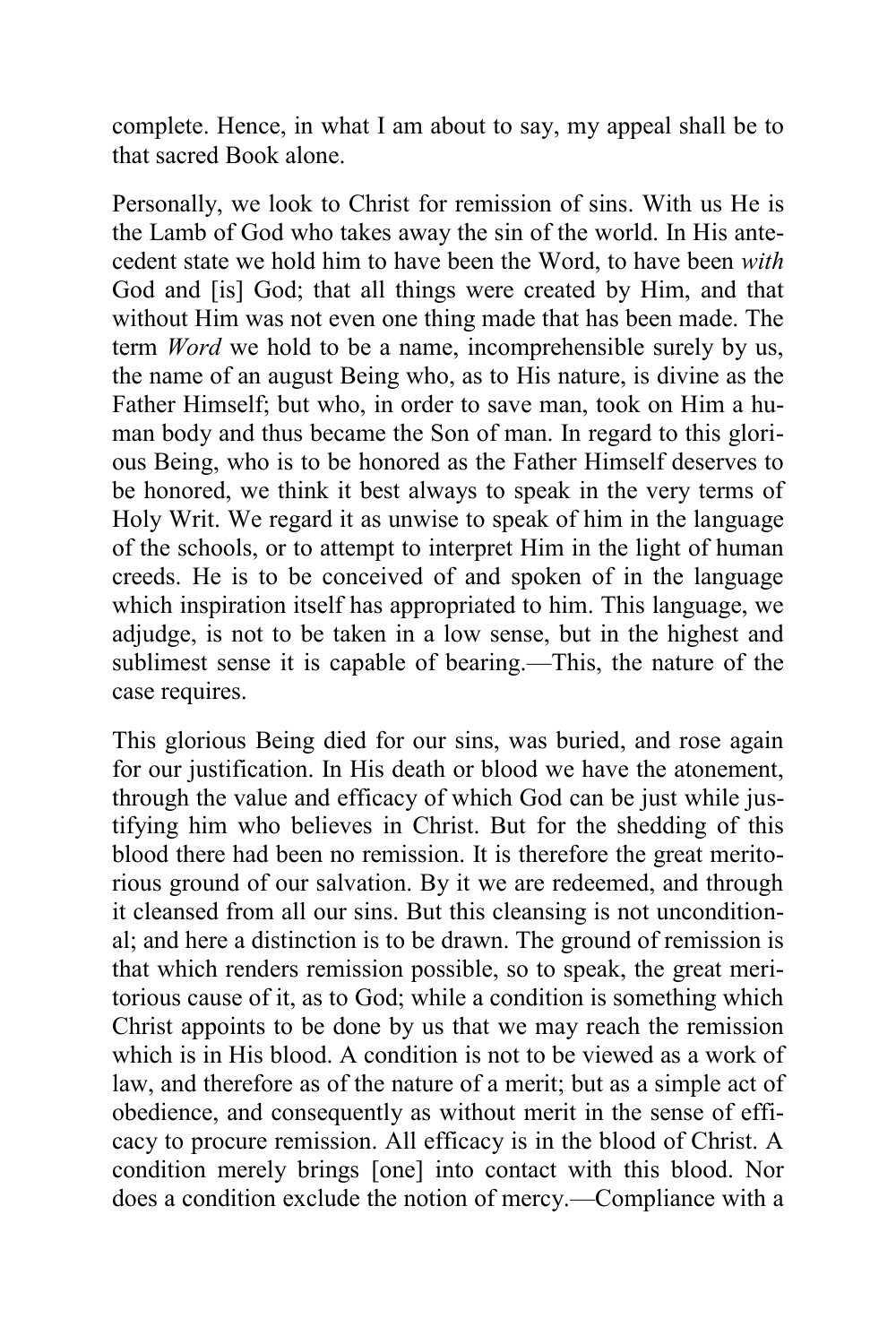condition does not earn remission, nor is it in any sense an equivalent for it. It is not something paid for remission. On the contrary, on the ground of the efficacy which is in the blood of Christ, when the appointed condition is complied with, then, and still of his own mercy, God bestows the blessing. And in thus speaking I beg that my terms shall be taken as all human terms should be when employed on difficult subjects, with due allowance for inaccuracy and inadequacy. Thus taken, I trust the candid reader will not find it difficult to discover my meaning.

I am now prepared to answer the foregoing question. We hold baptism to be for, in order to, remission in this sense and view only, that it is one of three conditions appointed jointly by Christ for this end. Having now answered the question as plainly as I can, I proceed to state the grounds on which the answer is based:

> John did baptize in the wilderness, mid preach the baptism of repentance for the remission of sins.— Mark 1:4.

One thing I shall here take for granted, namely, that the phrase "for remission of sins" is the true rendering of the original. I know not that this is questioned by any respectable authority. The question then is, *What was preached for remission of sins?* John preached something looking to this end; or in other words, in his preaching he commanded something to be done for it, or in order to it. What was the thing commanded to be done? The answer is to be sought in one of two words, or if not in one, then in both. John preached the baptism, one thing, of repentance, another, for remission of sins. Which now did he preach? Did he preach the baptism, or the repentance, or both?

Baptists generally, I believe, take the position that it was the repentance which was commanded for remission. This, if I recollect correctly, was the position of the late Dr. Campbell, of Georgetown, in his controversy with Mr. Campbell, of Bethany. Two things Baptists will concede, namely, that the persons whom John addressed were not penitents nor baptized, since they were required to perform both these acts. They will further concede that John baptized none but penitents.—Let us now substitute this word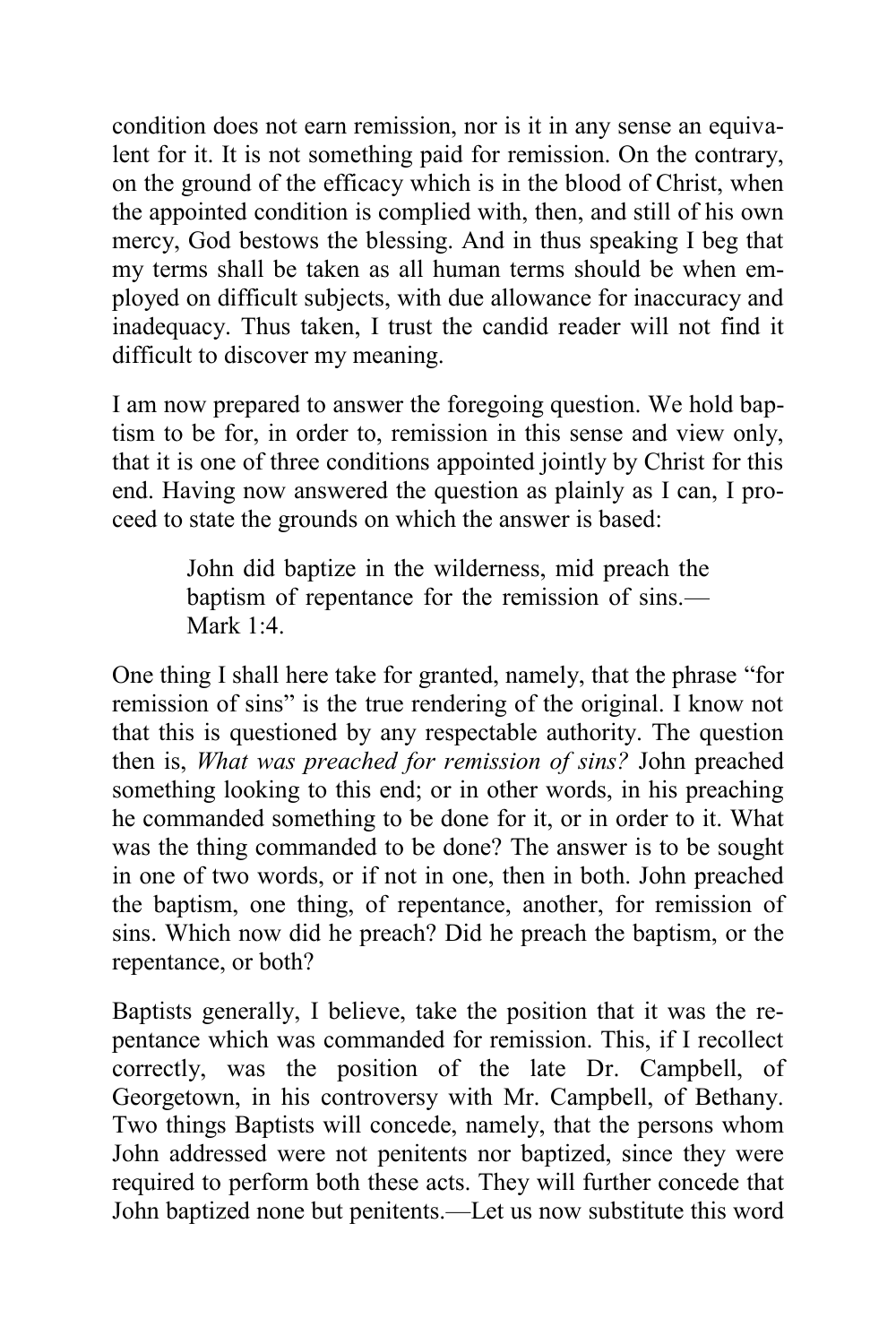for the noun repentance, and we have, John preached the baptism of penitents for remission of sins. This was precisely the fact in the case; and it makes John preach baptism for remission and not repentance. Or we may express the same fact thus: John commanded penitents to be baptized for remission of sins. This is clearer and possibly comes still closer to the reality. Or we may get at the same thought by slightly varying, thus: John commanded the Jews to repent and be baptized for remission of sin. This I like better, for I think that both their repentance and baptism looked to remission and were for it; though I believe the baptism was the act specifically named for it. The phrase baptism of repentance is the exact equivalent of the phrase baptism of penitents. It is called the baptism of repentance, because it was administered to none but penitents. On the condition that the subject repented and confessed his sins, John baptized him.—His repentance was the entitling consideration. His baptism grew out of it, as out of an antecedent, and was dependent on it. It is therefore called the baptism of repentance.

It is proper to add that the phrase "baptism of repentance for remission of sins" is found both in Mark and Luke. It was therefore the current form of speech used to connect baptism with remission. With it the Jews had become familiar; and to it they attached a single definite meaning. Consequently, when they subsequently heard it from the apostles, or anything closely resembling it, they would at once understand it in the sense in which John used it. They would not need to have the phrase defined. On hearing it, its meaning would instantly occur to them.

The sense in which I have taken the phrase is obviously the sense both of the English translation and of the Greek. It is the sense which first occurs to the mind; is easy and natural; and violates neither the laws of thought nor the rules of grammar.

The view of the phrase adopted by Baptists has all the appearance of a reluctant afterthought. It strikes us as novel and forced, and looks as though it had been invented to meet an emergency. Were it not a Baptist tradition that baptism is not the immediate anteced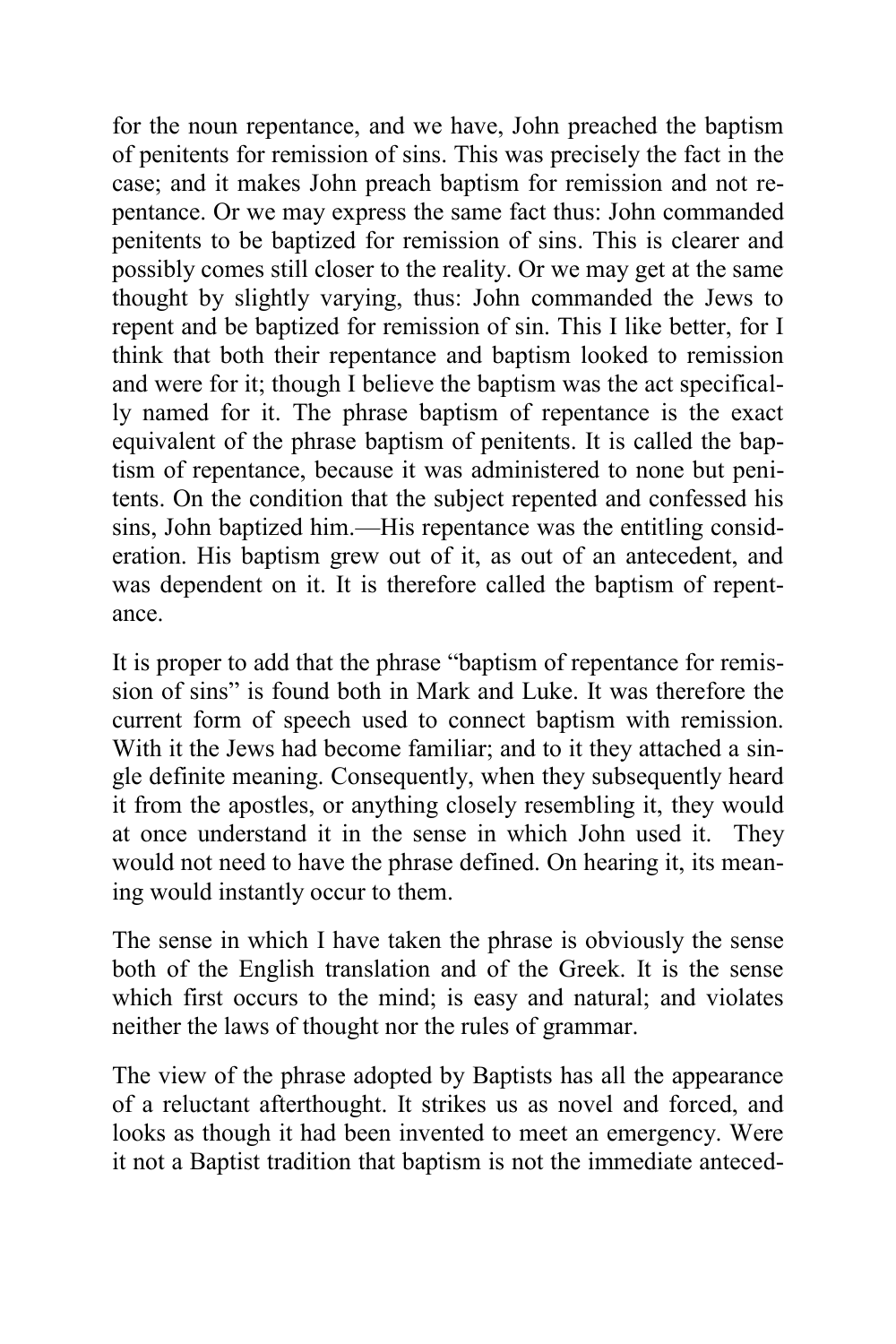ent of remission, they would never have compelled the phrase to bear the unnatural interpretation they put upon it.

Now, although I hold that John's baptism, when administered to a penitent, was for, or in order to remission of sins, I readily grant that this circumstance alone does not determine the design of the baptism ordained by Christ. The design of His baptism is to be learned from the language used to indicate it. Still there is this gained by a reference to John's baptism: We learn the import of the formula of words which he used to connect baptism with remission. When, now, we find this same formula of words subsequently used by the apostles, we are compelled to conclude, if nothing intervene to inhibit, that they used it in the same sense in which John used it. In other words, by a reference to John's baptism we are growing familiar with the very words the meaning of which is to constitute our ultimate conclusion, and the matter of our faith in the case. As I do not intend these articles to be very long, I shall here put an end to this first one.

In the meantime, my dear sir, unless you are wholly unwilling that any one shall know your name, will you use your influence to have these articles reprinted in a few of your leading papers? From yourself and brethren I crave for them a candid reading. I shall aim to be just and fair; and believe I am not likely to become uninteresting to you.

Fraternally yours,

Moses E. Lard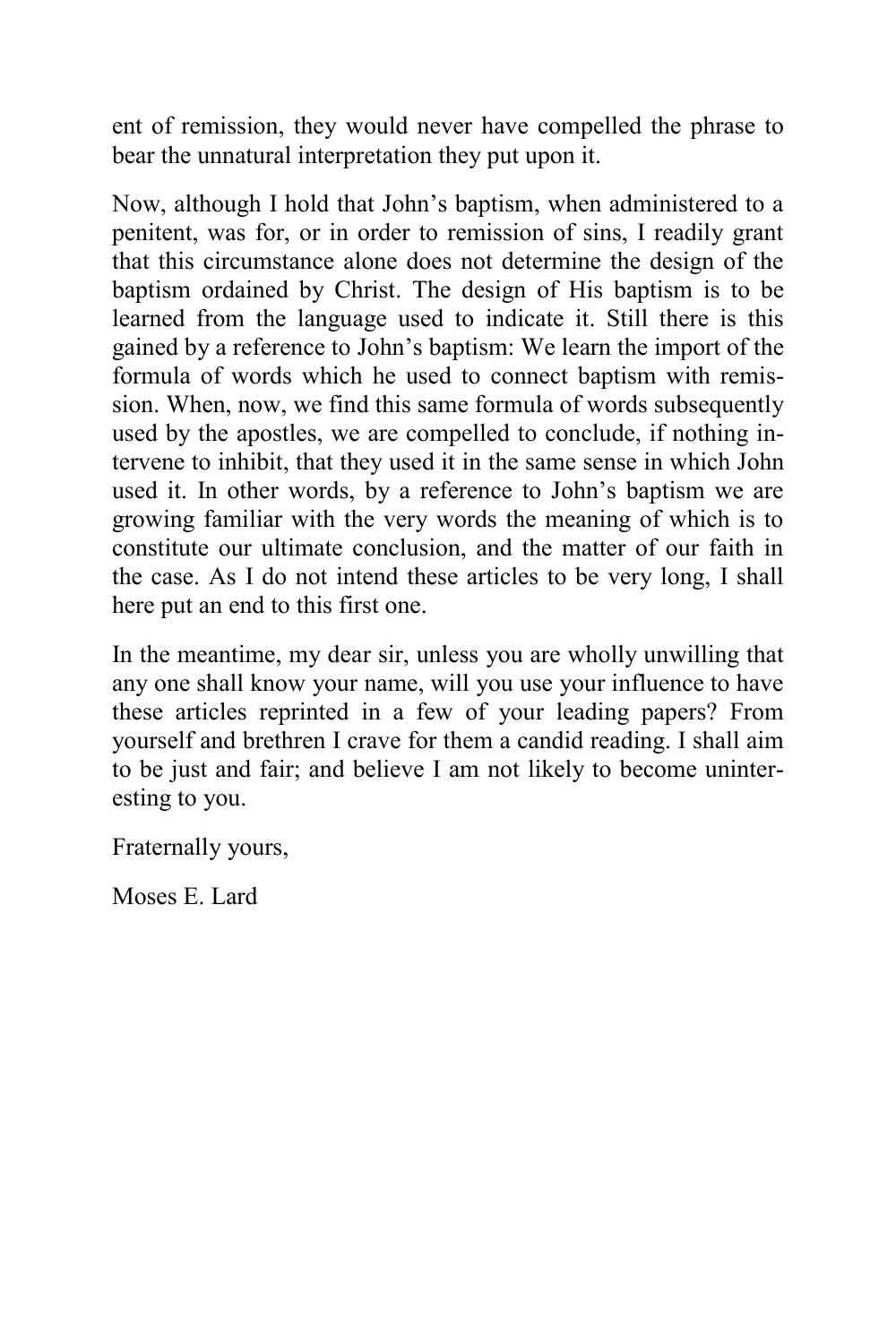#### **LETTER 2.**

I have now stated the sense in which we believe baptism to be for, in order to, remission of sins, namely—that it is one of the three joint conditions appointed by the Savior for this specific end. This, with us, is an item of faith, held as firmly as we hold the resurrection of the dead. We hold it for the two best reasons which human ingenuity could assign, which are—that it is both actually asserted and necessarily implied in the New Testament. Now, if the item be thus taught, then you will readily grant that it is the duty of all men to believe as my brethren believe; and more than this, that it is wrong and dangerous to hold and teach as the Baptists do. The question, then, which I have to argue for your sake, is a question of fact, and is settled by a direct appeal to the New Testament. Does the New Testament actually assert and necessarily imply that baptism, jointly with faith and repentance, is for, in order to remission of sins?

You will notice that I call baptism a condition of remission. It is not, then, a cause of remission. Remission does not follow baptism, when preceded in the subject of it by faith and repentance, as an effect follows its cause. Remission follows baptism, not from any natural connection between them, as in the case of cause and effect, but solely because it is appointed to follow it. The connection is arbitrary, not natural; still, it is not to be deemed the less close on that account, nor the result the less certain.

You will readily grant that antecedently to the appointment of baptism by Christ we could not, by the light of nature, anticipate what it would be for. Preconceived notions would here avail nothing. As baptism has its origin in the mind of Christ, so an expression from his mind alone can indicate its design. Human reason and human conjecture have here positively nothing to do. If baptism has a design, inspiration tells us what it is; and if inspiration is silent on the point, then either baptism has no design or it has an unknown one. You will not say, "Baptists do not say that it is without a design." What design, then, does inspiration assign to it?

Now, certainly it is not impossible that baptism may be for remission of sins. This, as a logician, you will not deny. And if it be not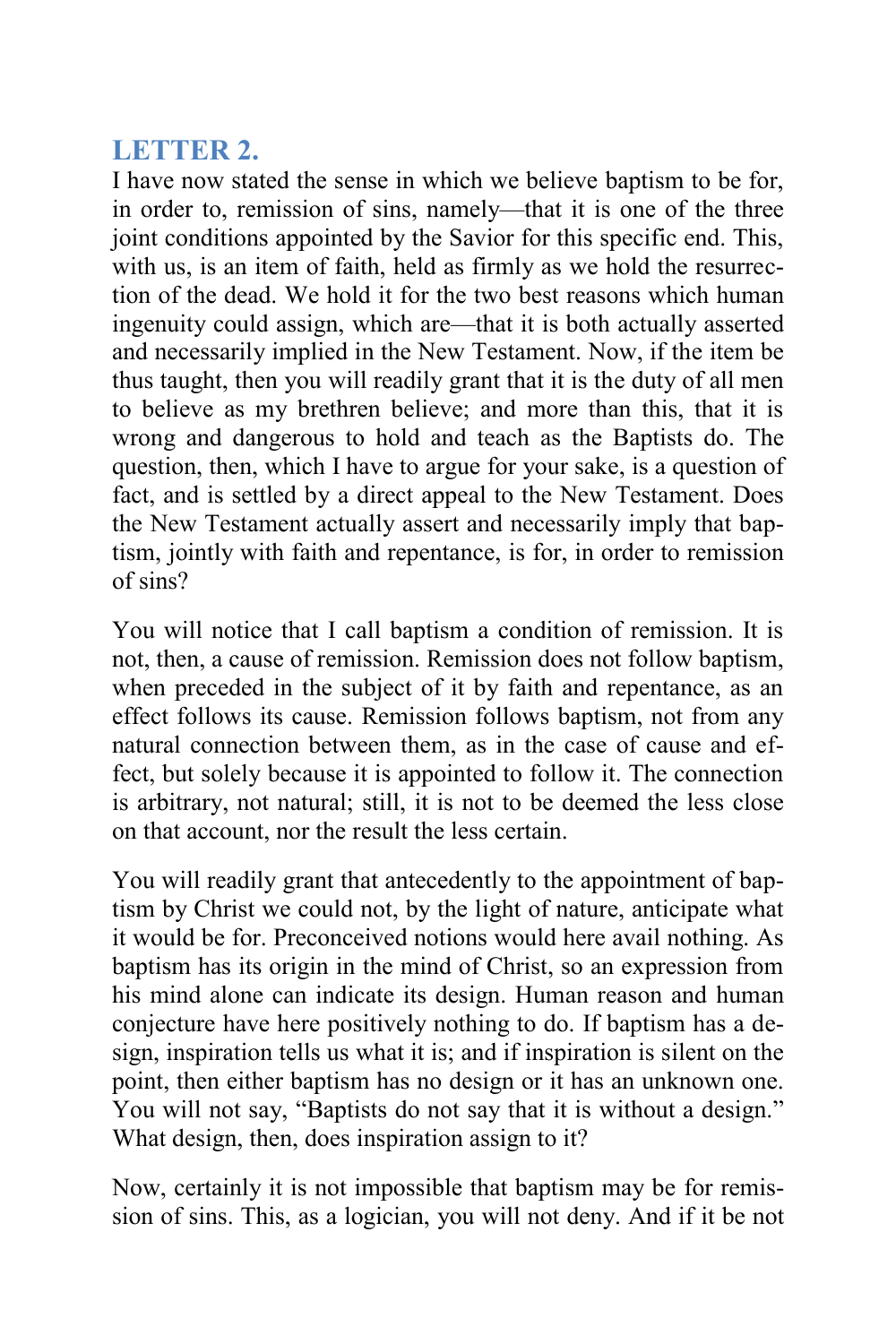impossible that it is for remission, then it may be for it; and if it may be for it, then the question, "Is it for it?" is legitimate and open for investigation as any other simple question of fact.

But I have still another important preliminary or two to settle before proceeding further. If baptism, jointly with faith and repentance, is for remission of sins, how, most likely, is the fact indicated? It is indicated certainly in the New Testament, but how? That is, what means are most probably used to indicate the fact? The same, I believe you will say, that are used to indicate the design of faith and repentance, when they are viewed simply as conditions of remission. This I think correct.

Furthermore, you will agree that we are most likely to discover the design of baptism in some of those passages of Scripture, which speak to the sinner, or unpardoned man, or of him, and with direct reference to remission of his sins. In such passages we would naturally expect to find the design of the ordinance brought out.

With these preliminaries, I cite as the second ground of the faith of my brethren the following:

> And He said unto them, "Go ye into all the world and preach the gospel to every creature. He that believeth and in baptized shall be saved, but he that believeth not shall be damned."—Mark 16:15-16.

In re-considering this passage, you will be careful to note the following items: It first tells the apostles what they were to do: "Go preach the gospel." It next tells them to whom they were to preach: "every creature;" that is, all men and women. Now, from the whole number preached to, in all time, in all places, the Savior selects a particular class, of each of whom He says, "he shall be saved." This language is not merely a promise; it is also an affirmation. It affirms what will be, what will always be, what will never, while time endures, fail to be, when a person to whom the gospel is preached, does the two things named in it.

He that "believeth "—This is one thing to be done, a thing to be done by the creature, an act appointed by Christ, a condition to be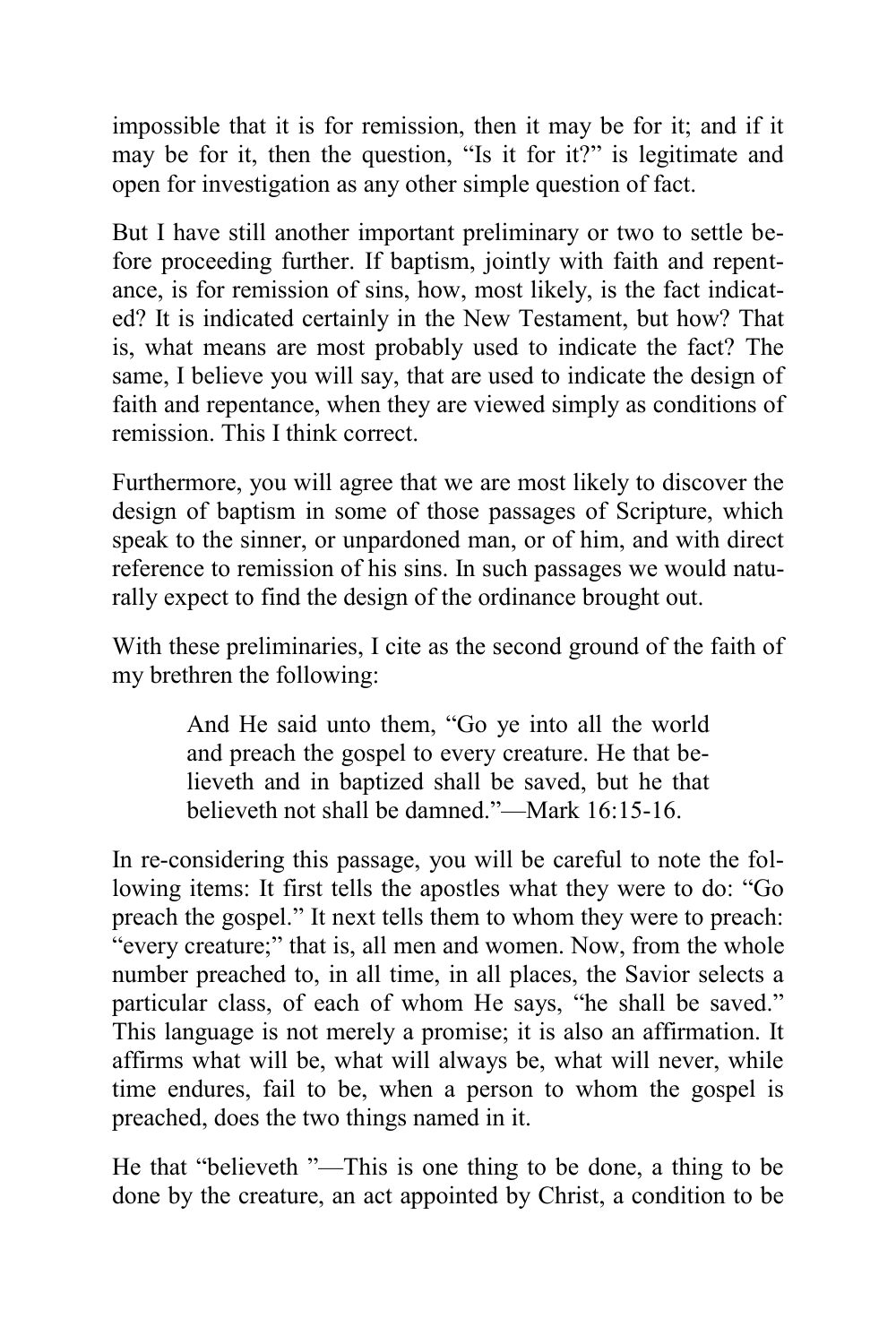complied with before the affirmation in the language, "shall be saved," applies in the case or is of any effect. To believe and to have faith are the same. This you will not deny. And "is baptized"—this is the other thing to be done, a thing to be done by the creature, an act appointed by Christ, a condition to be complied with before the affirmation in the language, "shall be saved," applies in the case or is of any effect. I confess I see not how it is possible to detect a flaw in this presentation of the case. If there be one in it I am incapable of seeing it.

Of whom does the Savior say, "He shall be saved?" The answer is overwhelmingly clear. He says it of him who believes and is baptized. These are two acts, separate and distinct acts; and of every one of whom they can be truly affirmed, it can also be as truly affirmed that he is saved. If it were absolutely true, looking to the future, that he who believed and was baptized should be saved, then it is to be held as equally true, looking to the past, that he who has believed and been baptized, is saved. The "shall be" of the Savior was realizable on two named conditions; hence, on compliance with these it must be held as actually realized.—No reasoning can be sounder than this.

Some things, my dear sir, must be held as settled in the word of God. It is high time we ceased to view it as a book of indecisions and uncertainties. Among the things which should be held us settled are the place and design of baptism. The language, "he that believeth and is baptized," appoints and specifies two acts to be done. It appoints them jointly and makes them equal. From this language alone no human being can tell to which the Savior attached the greater importance. He mentions both acts alike, in immediate connection; neither is qualified in any way; they consequently stand on precisely the same level. But you tell me you cannot think both acts equally important. What you think is not the question. In what mode does the Savior appoint the acts; and how, as to importance, do they stand in the passage which ordains them? Is either here placed above the other, or is either depressed? Why, then, do you presume to grade them when the Savior himself has done nothing of the kind? I protest against creating differences where the Bible makes none.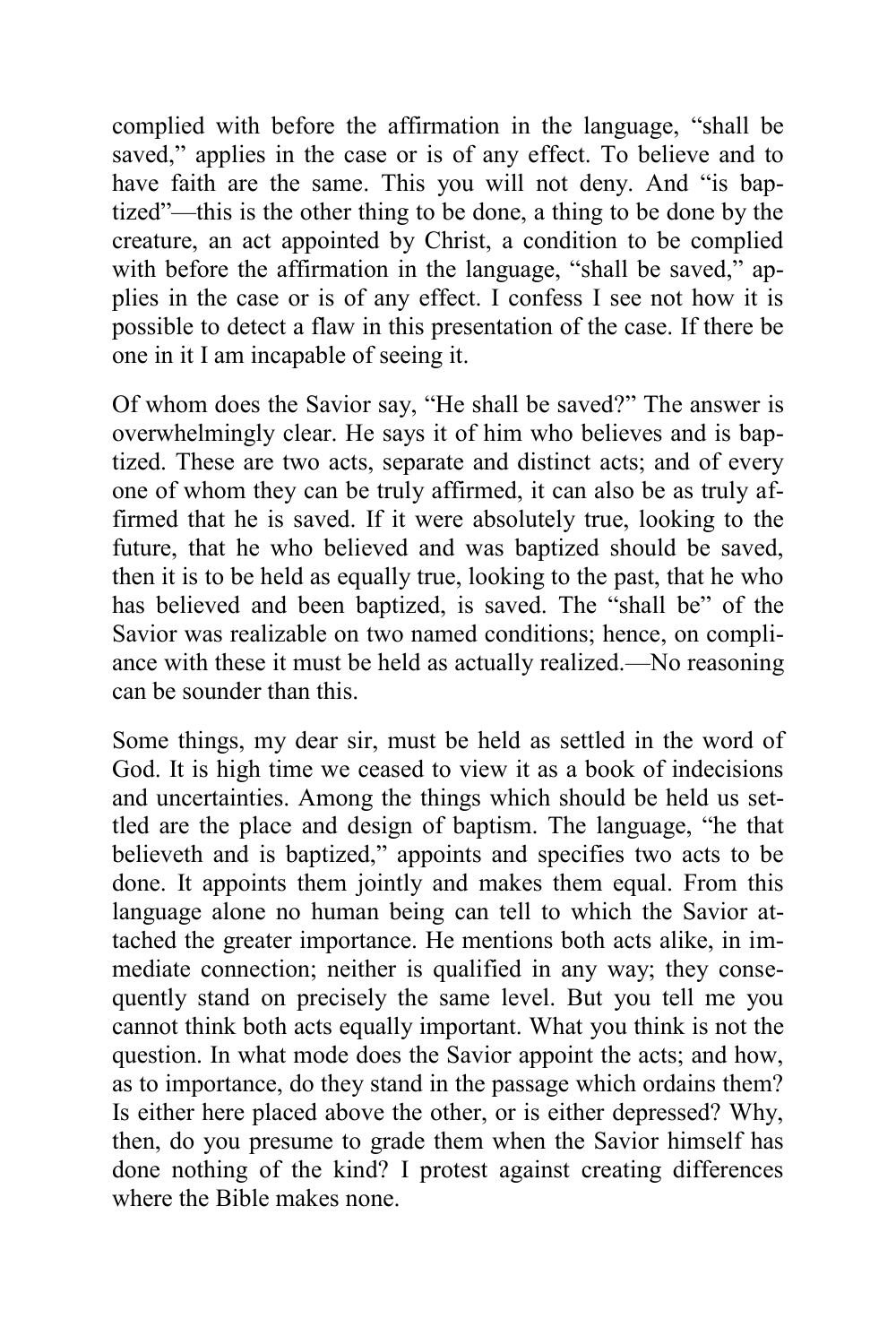But you will not deny that the Savior's language appoints the two acts to be done. Now, what does he appoint them for? You are compelled to admit that whatever he appoints the one for he appoints the other for.—Alike they look to the same end; alike they are for the same end. "He that believeth and is baptized shall be saved." "Saved" is the end to which they look; it is what they are for. More in this direction and on this point would be useless. As certainly as faith is for salvation, so certain is it that baptism is for it.

But does the word "saved" include remission of sins? When the Savior said, "he that believes and is baptized shall be saved," did he mean that, though saved, the party would still be unpardoned? Surely not. The salvation named was the salvation procured by the blood of Christ, and this indisputably includes remission of sins.— "Shall be saved," therefore, means saved from sin or forgiven. This no fair- minded person will question. Now, since the Savior, in the passage in hand, appoints belief and baptism to be for salvation; and since this salvation, if not identical with remission of sins, which I believe it is, must of necessity be held to include it, it therefore follows that belief and baptism are appointed to be for remission of sins. This reasoning can hardly be said to lack the precision of mathematical reasoning; and since its premises are divine, its conclusion is certainly true.

But you will say, "What of other passages bearing on the same subject?" I reply, we are too much in the habit of jumping from one passage to another in order to evade the force of the former. Each passage and sentence in the word of God has its own independent value and meaning. In each case let these be first settled. Then let us compare and combine. The result will constitute the sum of our knowledge as well as the sum of our duties. We have now seen what John's baptism was for, when administered to a penitent. Compare this with what Christ's baptism is for, when administered to a believer. The conclusion is, that what one was for the other is for.

In each succeeding article, as in this and the preceding one, I shall construct a single argument based on a single passage of Scripture.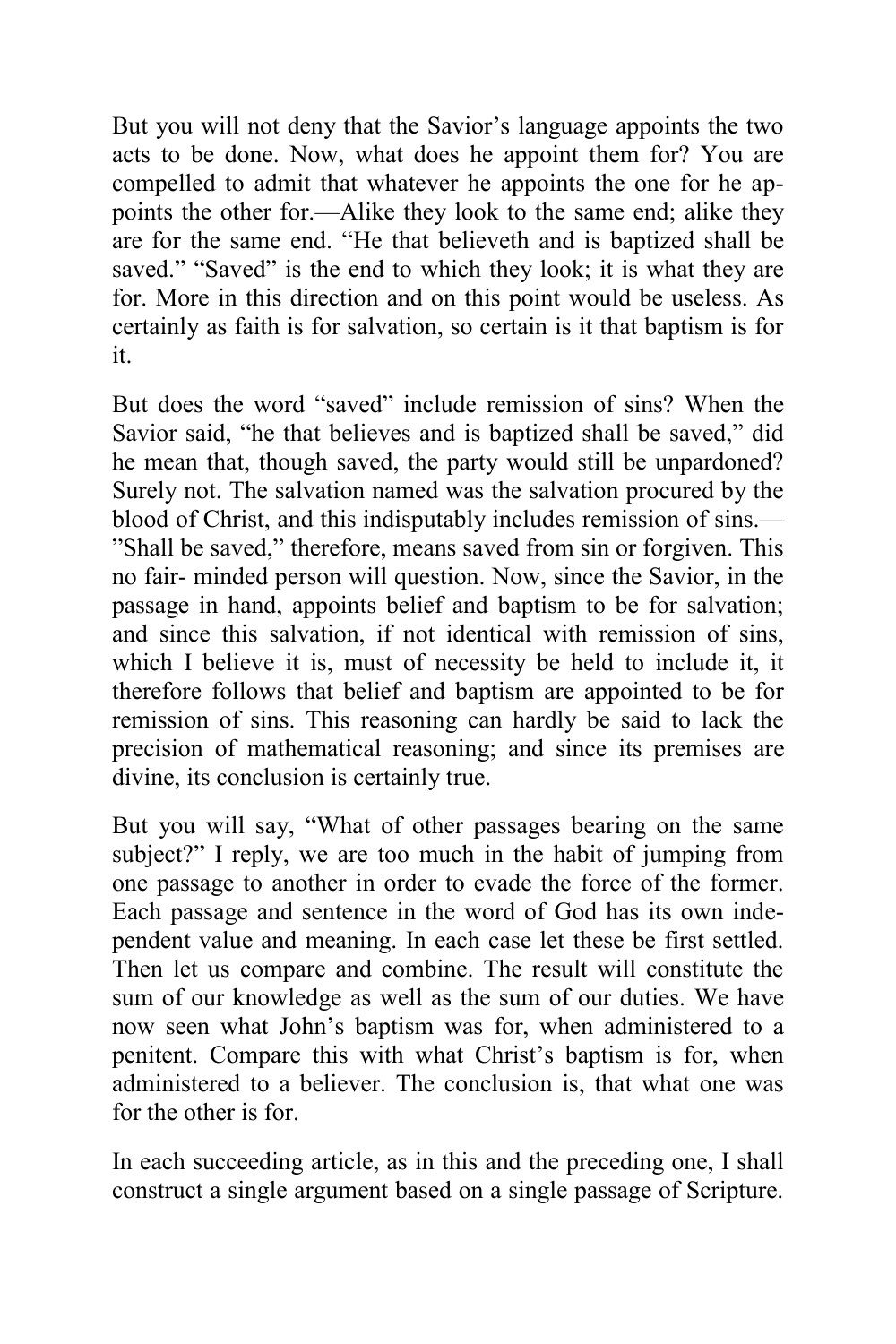Thus my investigation will be strictly inductive. Consequently the whole ground on which our faith rests will not appear till the last passage has been examined. I shall then be prepared to draw the final conclusion.

As before, fraternally yours,

Moses E. Lard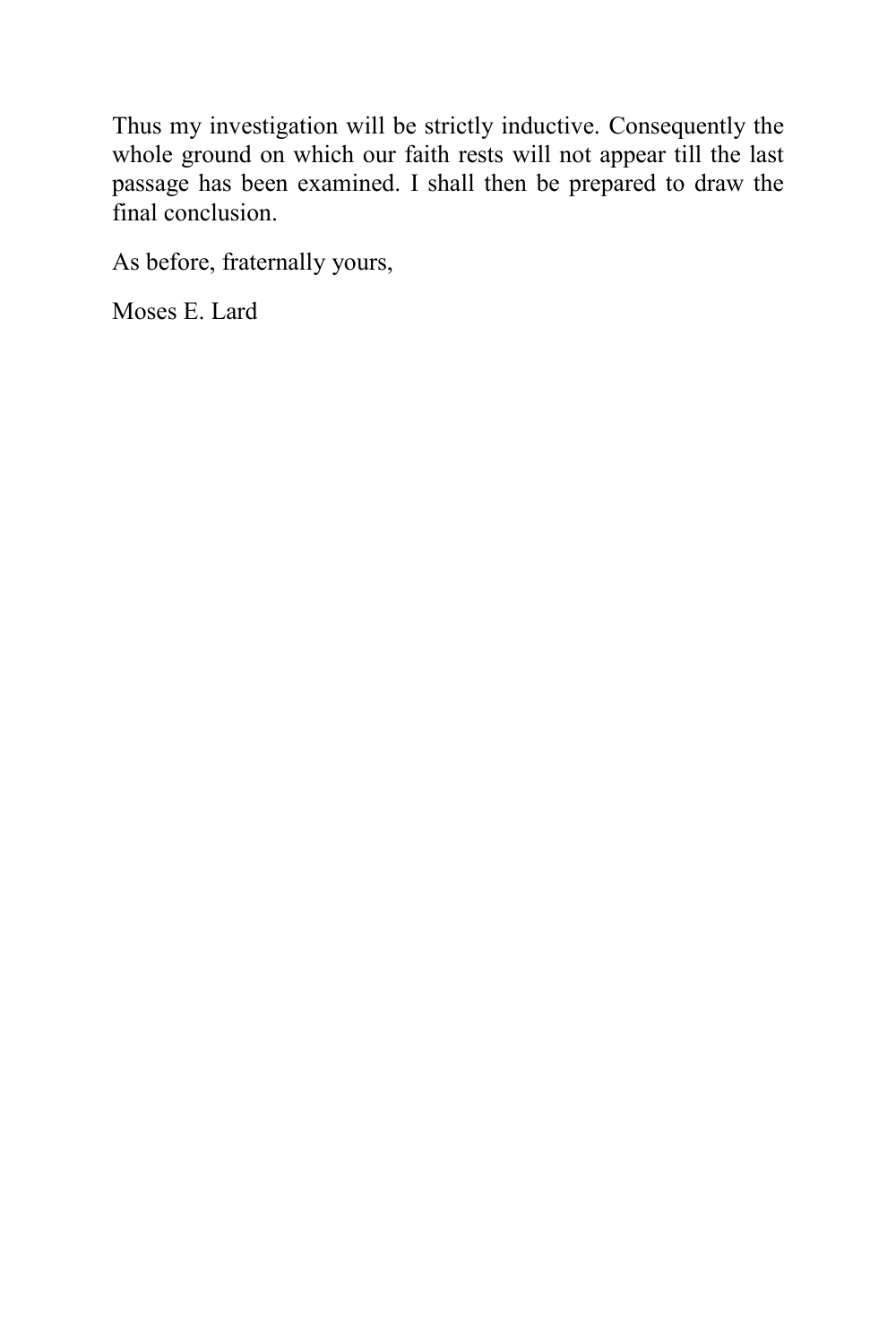#### **LETTER 3.**

My illness for the past two weeks has confined me closely to my bed, and unfitted me for every kind of labor, especially mental labor. This will account to you for the fact that the last two numbers of our paper have failed to contain replies to your inquiry. I regret the interruption, as I doubt not you do; but since no one can he blamed for it, I hope all will consent to bear it with becoming grace.

You will bear in mind my position, that baptism to him who is a believing penitent is for, in order to, remission of sins. Thus, for baptism independently of faith and repentance, we claim nothing. It is void. My brethren, with faultless unanimity, insist that no one is to be baptized except the believing penitent.

The question, then, which I am considering for your benefit is, when precisely and neatly stated, *What is the baptism of the believing penitent for?* I need not reiterate the reply. The grounds on which we hold such baptism to be for remission of sins, you will remember I stated, are two. These are that the doctrine is both asserted and implied in the New Testament; and if in this I am correct, then I shall deem you to be too just to dissent from my conclusions.

My last article was based on the Savior's declaration: "He that believeth and is baptized, shall be saved," My dear sir, let me insist that this passage, of itself, settles the issue between you and me, if issue there be. Its single terms are clear up to the height of perfection; and as a sentence there hangs over it not one doubt which hangs not equally over the fact of Christ's death. It affirms salvation of him who believes and is baptized. This human speech could not make clearer. And in affirming salvation of him who believes and is baptized, it renders faith and baptism essential to the salvation it affirms. It makes them the two conditions of it. I should mourn to know that you doubt this. Does the salvation of the sentence include remission of sins? If you say it does, then your question is answered. Faith and baptism are for a salvation which includes remission of sins. They are, therefore, for remission itself. This is all we hold, all we affirm. Or do you say that the salvation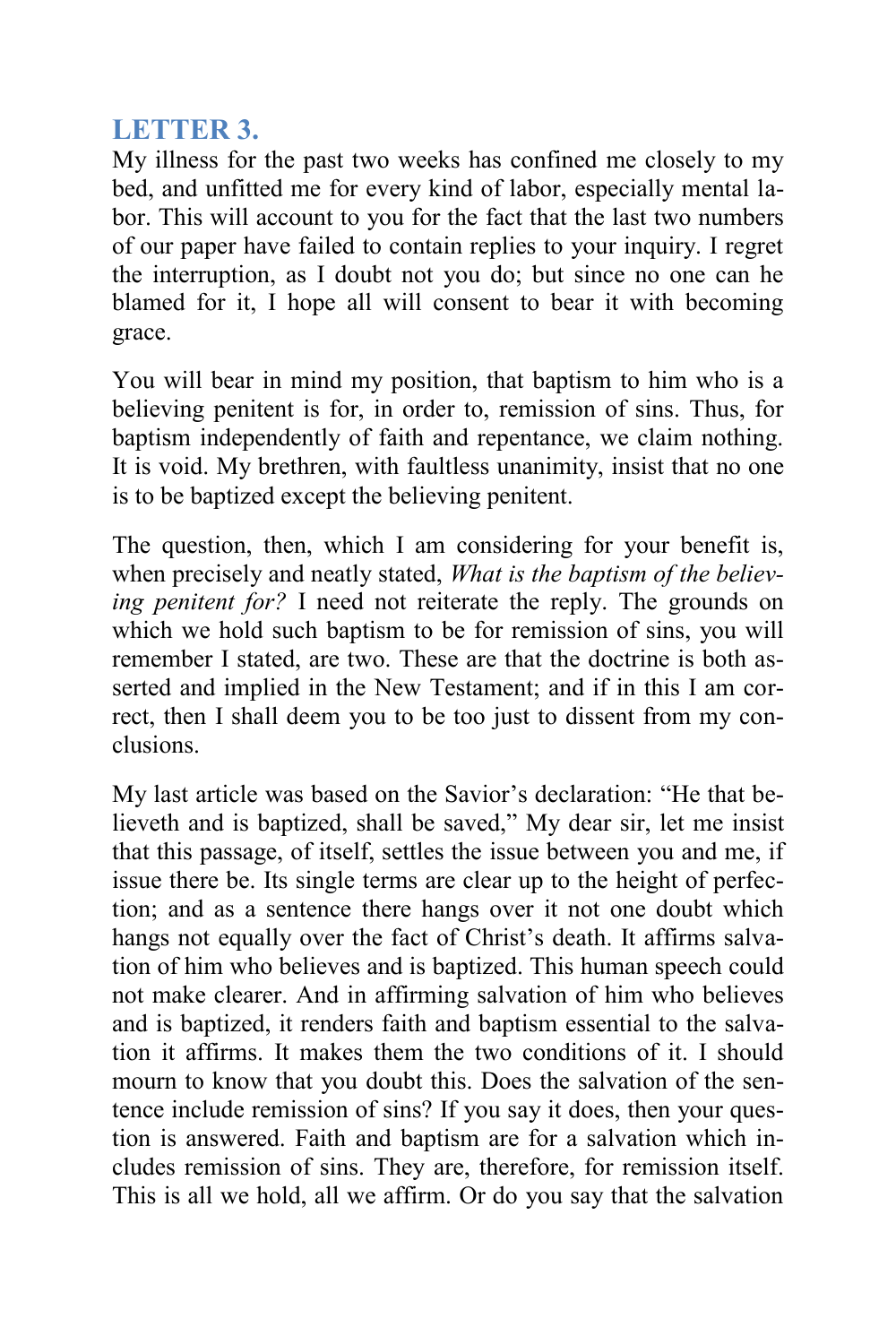of the sentence does not include remission of sins? If so, I decline to write one line more for your benefit. You are hopelessly blind.

You will doubtless wish to know if I hold baptism to be a condition of remission of equal value with faith. I protest against all such questions, for the reason that they lead to profitless speculation, and can never be settled. If the New Testament makes faith a condition of remission, this is enough. Our duty is settled and clear, and with this performed we should decline to speculate. And so of baptism. Of its absolute or relative value we can determine nothing. Is it a condition of remission? We settle this question and raise no other. As a mere condition of remission, baptism may be the equal of faith, and it may be less. What then? Suppose it to be infinitely less in value. Is it, therefore, of no value, or therefore, not a condition? May we set it at naught, and count it an idle thing? Let us, my dear sir, beware how we suffer our shallow reasonings to determine that this act is of value, and that not, where Christ has appointed both.

Baptism is a mere act to be performed once, never again. As a duty, it is instantly discharged, and never recurs more. Not so, however, with faith.—It is a great principle of action, continuous throughout the Christian's life. From before his birth into the kingdom of God, till angels bear him hence, it may never break even for an instant, in this it is unlike repentance. The duty to repent recurs with every new sin. Seven times a day it may become a fresh duty. Not so [with] faith. This begins before baptism, runs to it, is parallel with it, stretches on beyond it, is present in every renewed act of repentance, underlies our love in Christ, and is its basis—in a word, is the great dominating and all-controlling principle of Christian action. Viewed in this light, the value of faith may be too high to admit of comparison with anything else. I make no effort to settle its sublime importance. I have no objection to any effort you may make to exalt and dignify faith. It is only when in making this effort you seek to depreciate baptism that I object. Depress nothing by unauthorized comparisons, and we are agreed.

I now proceed to present you with a passage which I hold implies that baptism is for remission of sins. It is this: "Except a man be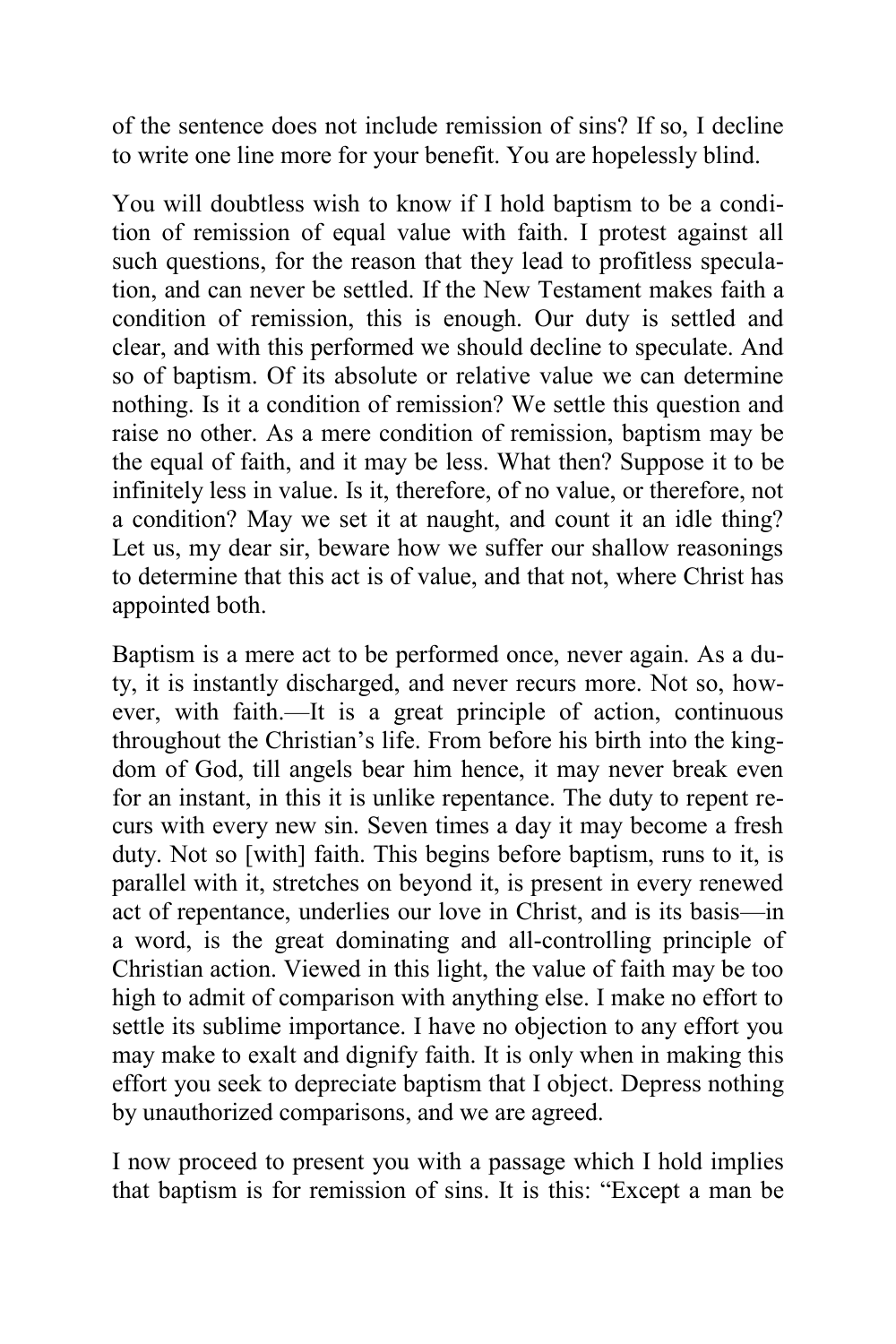born of water and of the Spirit, he cannot enter into the kingdom of God." You know whose language this is, and the circumstance which called it forth. On these, then, I need not dwell.

I know not that you make a distinction between the Church of God and the kingdom of God. Some Baptists do; others do not. My brethren make none. We know not how to make any. God has not one thing on this earth called his church, and another called his kingdom. A man cannot be a member of the church and be out of the kingdom, nor in the kingdom, and out of the church. We enter not the church in this way, and the kingdom in that. The phrase, the kingdom of God and the Church of God, are merely different names for one and the same thing, viewed in different lights and from different points. The Christ and Messiah are different names, but still names the same person.

Now, all men are either in the kingdom of God or out of it. There is no half-way ground nor third class. This, I presume, you will admit. Indeed, I see not how you can deny it. All who are in the kingdom are children of God, and therefore, forgiven. All who are out of the kingdom are not children of God, and therefore, not forgiven. Whatever, then, makes the difference between those in the kingdom and those out of it must make the difference between the forgiven and the unforgiven. But the whole and precise difference between them is, that the one class is born again, the other is not. The simple fact, then, of being born again makes the difference between the pardoned and the unpardoned. This fact, therefore, must contain the conditions of pardon. If, now, we can ascertain the items that enter into and exhaust being born again, we have ascertained the condition of pardon; and if among these items baptism be found, then is it one of the conditions of pardon.

To be born again is one, one thing, a birth, a single process. The Christian in his whole career is the subject of three births. By the first, he enters the present life. By the second, he enters the kingdom of God. By the third, he enters the everlasting kingdom. In the first place, he is born of his parents. This is natural. In the second, he is born of water and of the Spirit. This is intermediate and spiritual. In the third, he is born from the grave, assumes his spiritual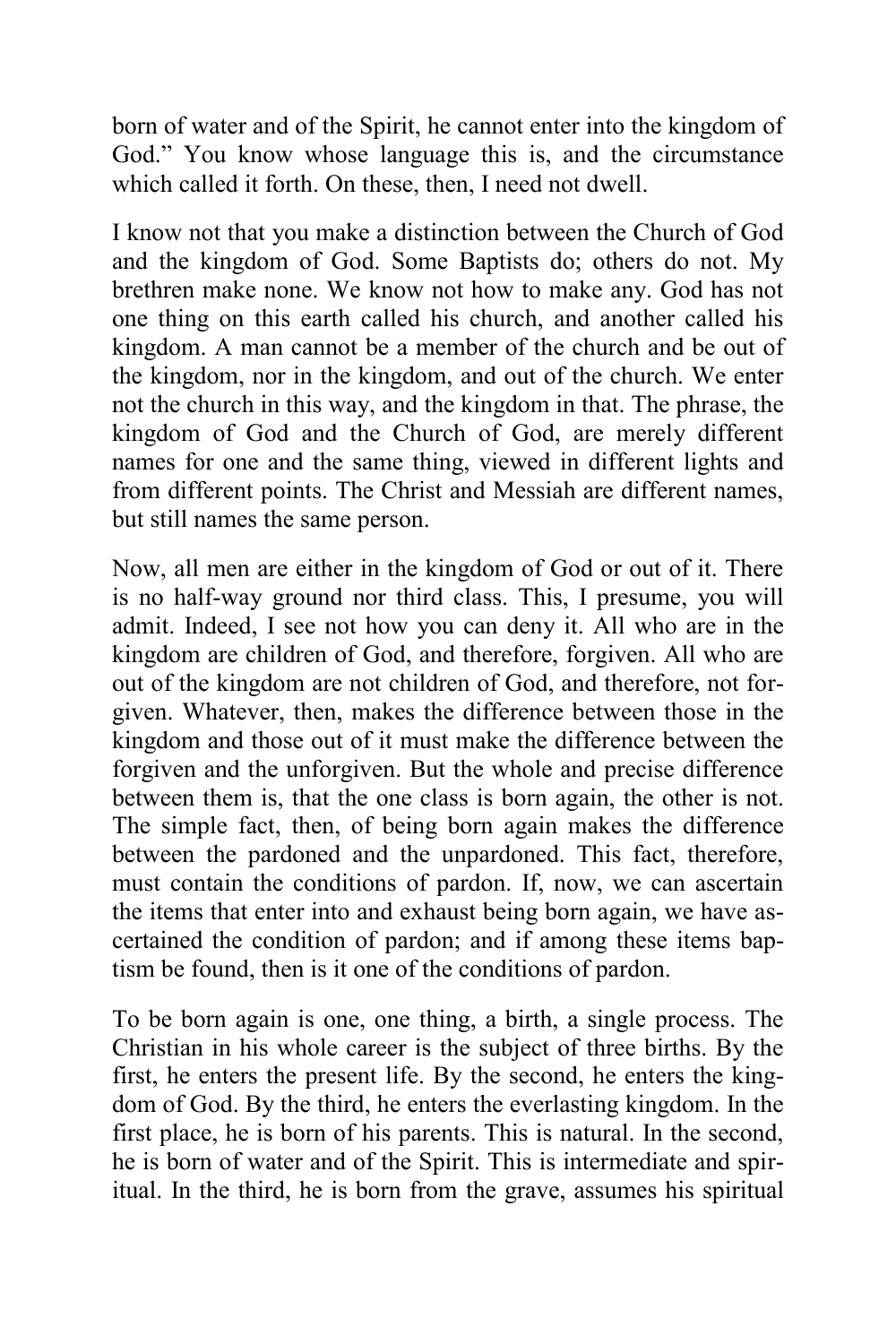body, and enters into the rest which remains for the children of God. It is with the second that we are just now concerned.

To be born of water and of the Spirit is not to be born twice. It is to be born once. It is one birth. Hence, to be born of the Spirit is a part of the new birth, and not the whole of it.—Just so with being born of water. It is not the whole of being born again, but merely a part of it.

Strictly speaking, and before the birth is completed, we should say, begotten by the Spirit, and not born of it. This begetting is effected by the Spirit as the author of it. It is effected instrumentally by the truth. "Of his own will he begot us with the word of truth." It relates to the human spirit; or, in other words, the human spirit is the subject of it; that is, undergoes all those charges which take place in the child of God prior to his birth. It is the antecedent part of the new birth, and without it there is no birth, and hence, no entrance into the kingdom of God.

To be born of water is a metaphorical expression, denoting to emerge out of it, just as to be born from the dead denotes to emerge out of the grave.—In immersion, we emerge out of the water. In no other act of the Christian's life is water ever present, nor in any other do we emerge out of it.—Now, since to be born of water is to emerge out of it; and since we emerge out of it in baptism only, it therefore follows that, in emerging out of the water in baptism, we are born of water. Baptism, then, is a part of the new birth; and the new birth makes the difference between the pardoned and the unpardoned. Therefore, baptism makes a part of the difference between the pardoned and the unpardoned. It is, consequently, a condition of pardon, and is essential, to it.—All this is implied in the language—"Except a man be born of water and of the spirit, he cannot enter into the kingdom of God." With this I close my present argument.

Very fraternally yours,

Moses E Lard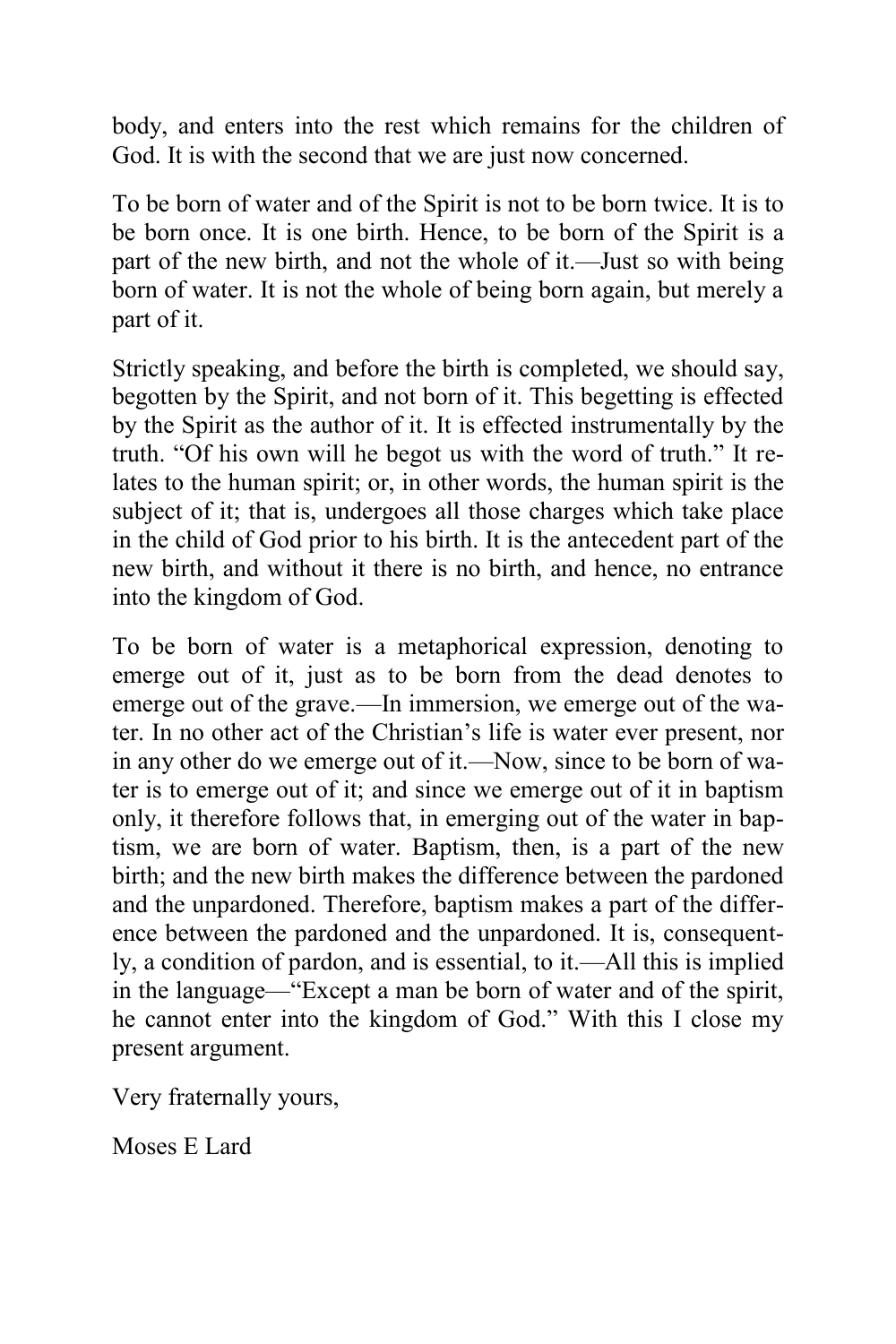#### **LETTER 4.**

The passage on which I founded my third argument is the following:

> "Then Peter said to them, Repent and be baptized, every one of you, in the name of Jesus Christ, for the remission of sins, and ye shall receive the gift of the Holy Spirit" (Acts 2:38).

Without some qualification it is not correct to say of one passage of Scripture that it is more important than another. But it is certainly true of some passages that they are more important than others in the decision of certain questions, their importance in such cases depending on their pertinency to the question in hand, and their force in deciding it. Accordingly, in deciding the terms upon which the remission of sins is to be enjoyed, no more important passage can be adduced than the one now in hand. It speaks to the question of remission intentionally, clearly, decisively. Had I not another passage in the Bible upon the subject, I should still insist that this passage alone forever fixes the value of baptism by the establishment of an inseparable connection between it and remission of sins. I fear not to go before the world and stake the entire issue between us and those who differ from us, respecting the design of baptism, upon this single passage. I emphasized its value in the present controversy, and solicit for it your especial attention.

Now, I affirm that this passage teaches that baptism, with repentance, is for—that is, is necessary to— remission of sins; that it makes remission depend on baptism in precisely the same sense in which it makes it depend on repentance; and that a connection is thus established between them of a nature so permanent that remission is in all cases (previous exceptions aside) consequent on baptism and never precedes it.

It will not be denied that the connection here contended for is possible. It is certainly competent for our heavenly Father to make remission depend on baptism in the most absolute sense. Since, then, the connection is not impossible, the question, *Does it exist?* Is fairly open for discussion; and, since it is a question of fact, it is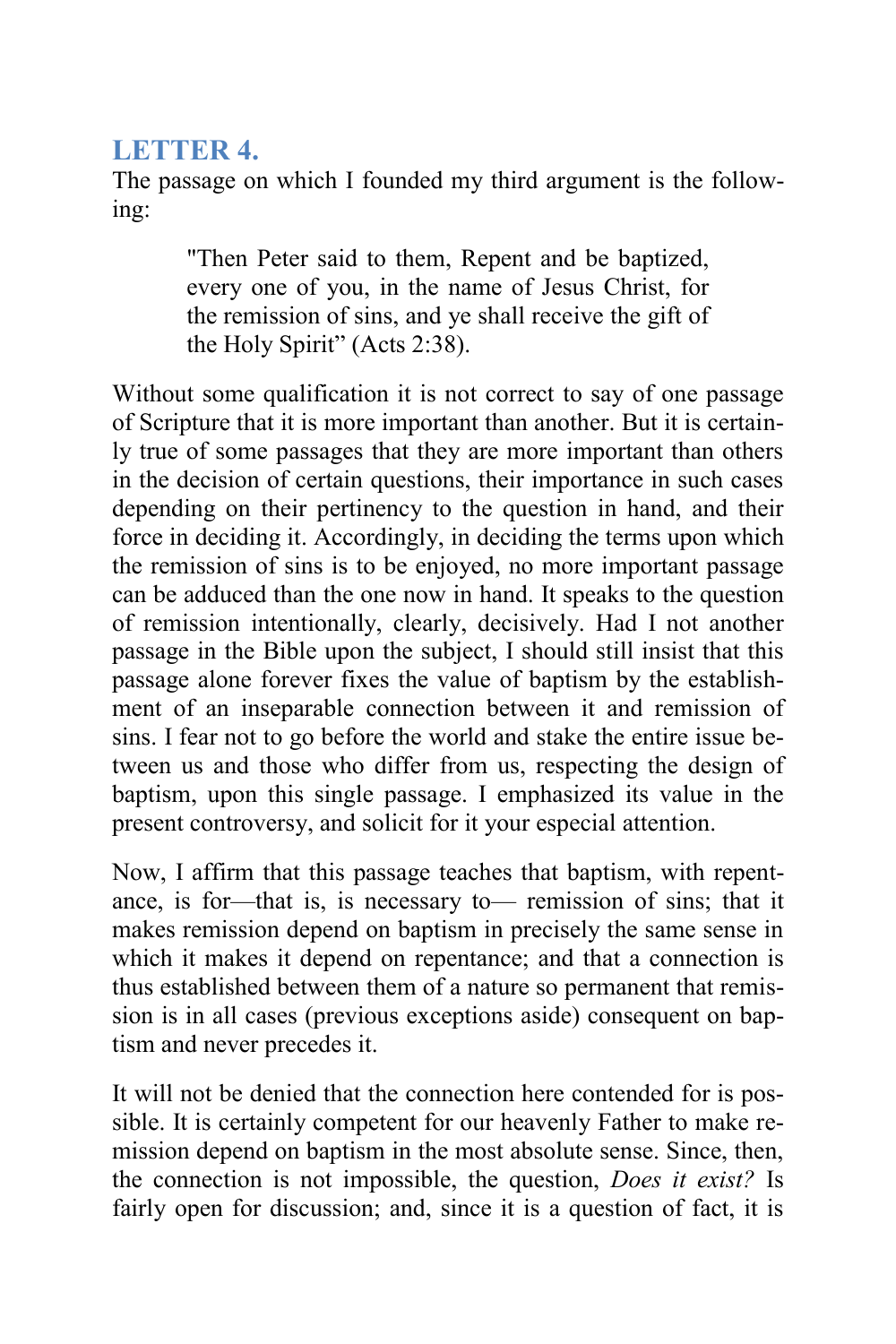susceptible of proof precisely as is any other question of fact in the Bible.

But let it be determined—1st., whether the form of speech employed to express this connection, supposing it to exist, is, in the judgment of critics, adequate to that purpose; 2d., whether it is a form of speech well-established, or of frequent occurrence in the New Testament. The form of speech to which I refer is the use of the Greek particle *eis*, to express that an act or acts is performed for—i.e., in order to—some end or object; and the presence of an accusative case to express what that end or object is. But is this form of speech adequate to this purpose? That it is so, we shall consider established by the following testimonies:

1. "*Eis*, followed by an accusative, in almost innumerable instances designates the object or end for which anything is, or is done."— Prof. M. Stuart.

2. "*Eis*, the design intended and the event produced are also expressed by this preposition."—W. Trollope, of Pembroke College, Cambridge.

The literal, or rather, primary meaning of *eis*, it is proper to state, is into, a meaning confined chiefly to verbs of motion—the motion being directed into some thing or some place. But the sense of the passage now in hand forbids this meaning. For, first, if the particle be taken literally, the passage is not intelligible, or, at best, has a very uncertain meaning. Second, it belongs to a class of passages in which the particle signifies not into, but in order to, expressing the end or object for which something is done. Evidence for what is here said will be furnished in the course of the present argument.

But is this form of speech of frequent occurrence or wellestablished in the New Testament? That it is so, I shall now proceed to exemplify by actual instances. Of each of these I shall quote no more than will be necessary; and, in order to indicate the exact meaning of the particle, I shall, in each case, translate it, together with a few of the words which immediately follow it. Let the reader bear in mind that what I am now at is, to show that *eis* is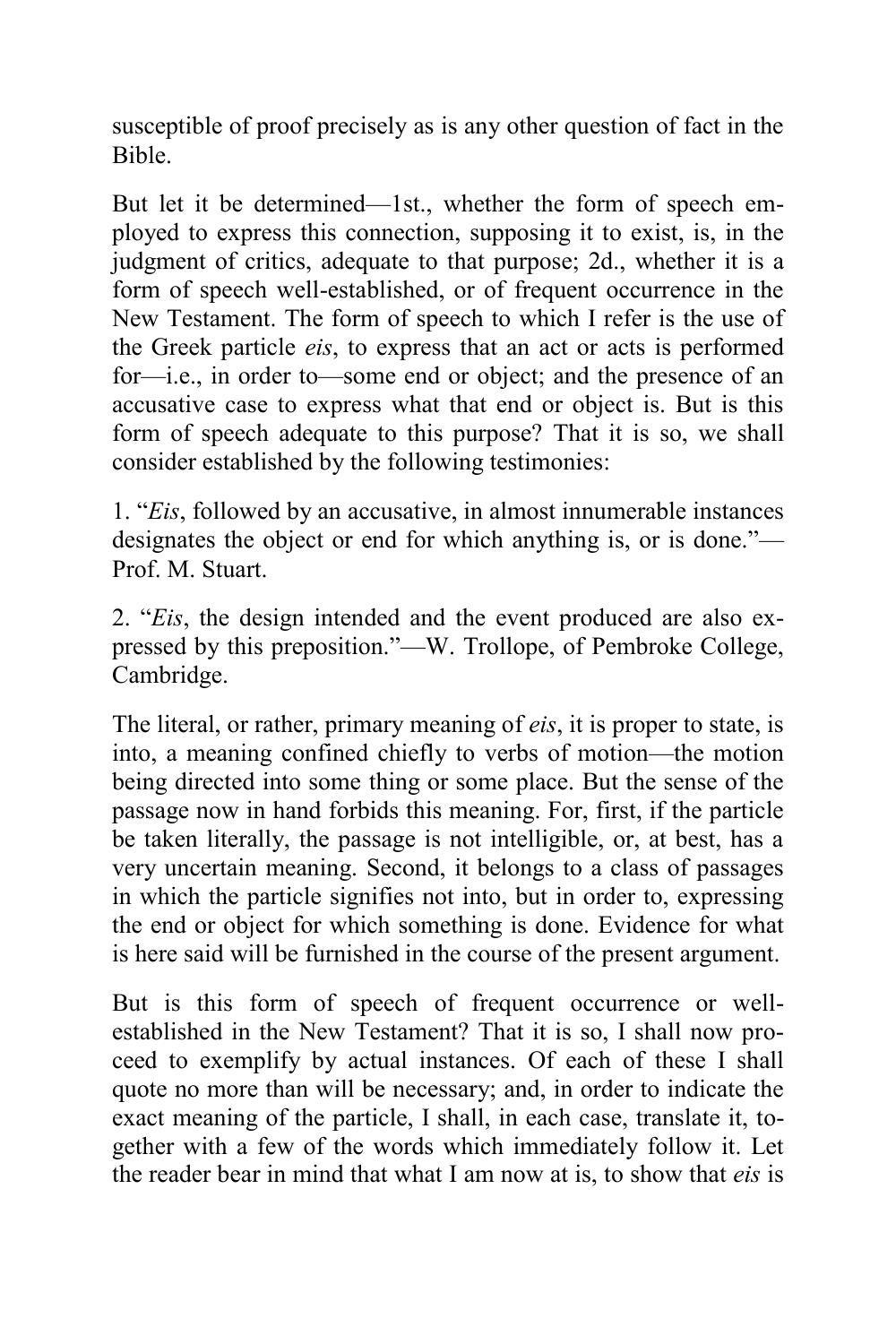employed to express the design of an act, or that for which it is performed.

1. And, behold, the whole city came out in order to (*eis*) a meeting with Jesus.

2. Wheresoever this gospel shall be preached in the whole world, there shall also this, that this woman hath done, be told in order to (eis) her being remembered.

3. And they took counsel and bought with them the potters' field, in order to (eis) [have] a burying- place for strangers.

4. This is my body which is given for you: this do in order to (eis) my being remembered.

5. By whom we have received grace and apostleship in order to (eis) [induce] the obedience of faith among all nations.

6. I long to see you, that I may impart to you some spiritual gift in order to (eis) your being established.

7. Submit yourselves to governors as to them that are sent by the Lord in order to (eis) punish evildoers.

8. This is my blood which is shed in order to (eis) remission of sins.

9. And John came into all the country about the Jordan, preaching the baptism of repentance in order to (eis) remission of sins.

10. Repent ye, therefore, and be converted in order to (eis) the blotting out of your sins.

These, though only a few from a large number of passages all belonging to the same class, are quite sufficient to show that this is a common and well-established form of speech in the New Testament.

But does the passage now in hand belong to this class?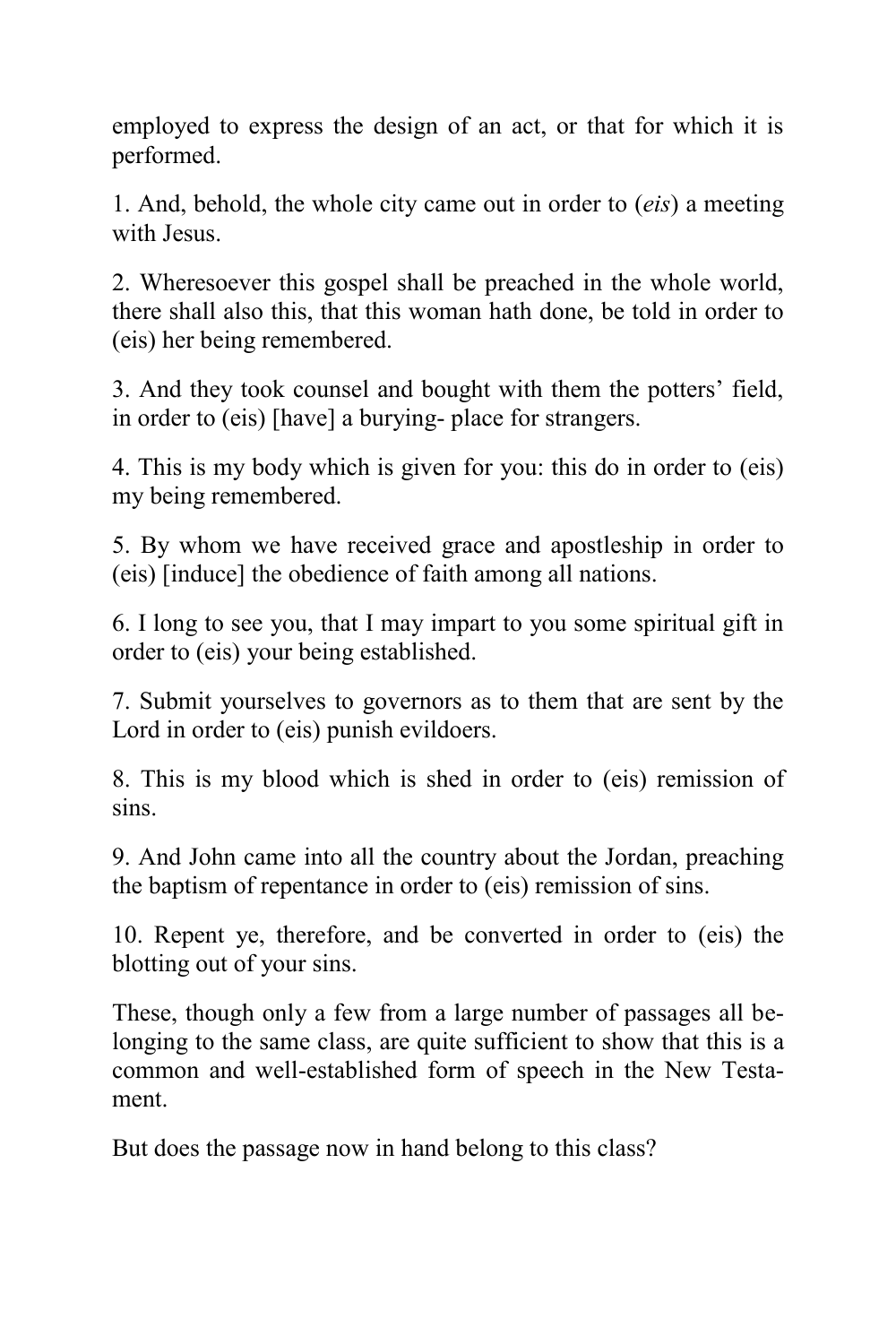I reply, It does; and that this is shown by a circumstance which renders it absolutely certain. In order to present the most distinct view of this circumstance, and at the same time to exhibit the dependent clauses of the passage in immediate connection with one another, let me omit, first, the clause, "in the name of Jesus Christ," when the passage (leaving the particle untranslated) will read thus:—"Repent and be baptized, every one of you, *eis* remission of sins." Next, let me transpose the first two clauses of the passage, when it will stand thus:—"Every one of you repent and be baptized, *eis* remission of sins." Last, let me omit the expression, "be baptized," which will neither affect the form of speech nor the sense of the particle, when we shall have, "Every one of you repent *eis* remission of sins"; or translating the particle, Every one of you repent, in order to (*eis*) remission of sins. From this there cannot be a dissenting voice. No expression but "in order to," or the word "for" in the sense of "in order to," will express the meaning of the particle. Here now, the relation between repentance and remission of sins is clearly seen. Remission of sins is seen to depend on repentance, or repentance to be necessary to remission. Now, this relation is precisely the circumstance which determines to what class the passage belongs—namely, to that class in which *eis* signifies "in order to "—i.e., necessarily, and in which consequently, it can signify nothing else.

But does not the presence of the term "be baptized," except the passage from this class? We shall see. The audience were commanded to do two things:— repent and be baptized—These two things are related to a third—remission of sins; and, whatever that relation is, it is of necessity one, for there is but one particle to express it, which, in the same place, cannot express two relations. Consequently, whatever relation repentance bears to remission of sins, baptism bears to it. Hence, the presence of the term, "be baptized" does not except the passage from the class.

Since, therefore, the relation which repentance bears to remission of sins determines the passage to belong to that class in which *eis* signifies "in order to," and in which it can signify nothing else, and, since the presence of the term,"be baptized" does not except the passage from that class, it follows that the true intent and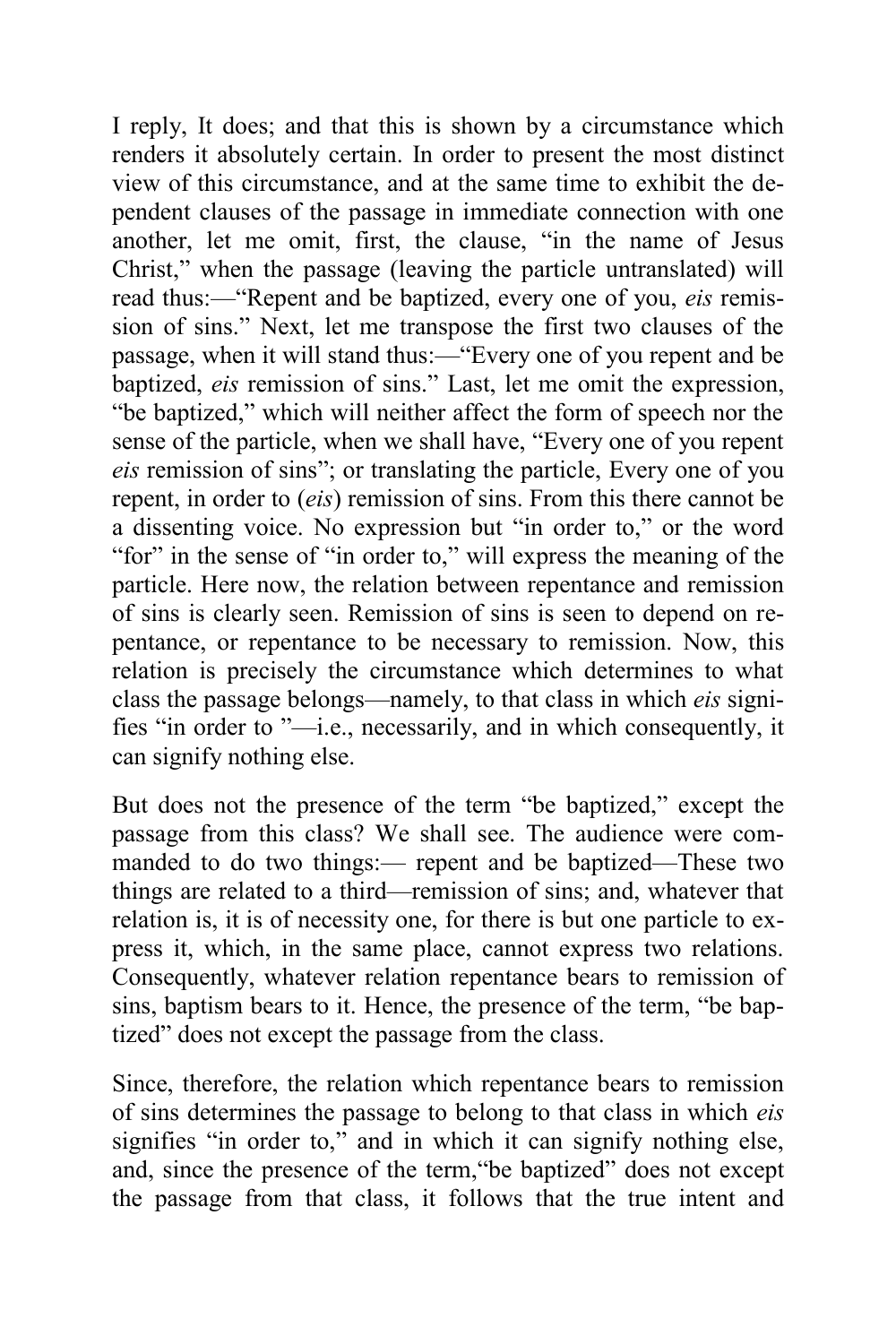meaning of the passage is, "Repent and be baptized, every one of you, in the name of Jesus Christ, in order to (*eis*) remission of sins."

Finally, I conclude, from the grounds now before me, that the relation of baptism to remission of sins is such that baptism, like repentance, is necessary to remission; or that remission depends on baptism in precisely the same sense in which it depends on repentance. And, if there is either value in criticism, or reliance to be placed on argument, the conclusion is indisputable.

But let me suppose this position to be denied, and that it is maintained that baptism sustains to remission the relation of a subsequent to a former act, and what follows? Clearly, that repentance likewise sustains to remission the relation of a subsequent to a former act. But this proves too much, and hence is false. But I wish to exhibit this position, together with its consequences, even to the eye, and, in order to do so, will again have recourse to the passage, from which, after transposing the clauses as before, I will first omit the word "repent," thus:—"Every one of you be baptized (*eis*) because your sins are remitted." This is exactly the position of our opponents—a tough one, truly. But let me [for the sake of argument] grant that it is true, or rather, that I have at last hit on the true meaning of the particle, and that it is unalterable.—I will now place the word "repent:"—"Every one of you repent and be baptized *eis* remission of sins." Is the meaning of the particle now altered? Of course not. Let us then bring out its meaning:—"Every one of you repent and be baptized (*eis*) because your sins are remitted"; or, transposing the terms, "Be baptized and repent (*eis*) because your sins are remitted"; plainly, "Repent because your sins are remitted." How absurd this result of false criticism and false reasoning has never yet been fairly met and honorably disposed of by even one of our opponents. Indeed, it cannot be.

It was formerly stated that if *eis* be taken literally, the present passage is either not intelligible, or has a very uncertain sense, and that consequently, a different acceptation of the particle is required. This be-comes apparent by simply inserting its literal meaning, thus:—Repent and be baptized, every one of you, into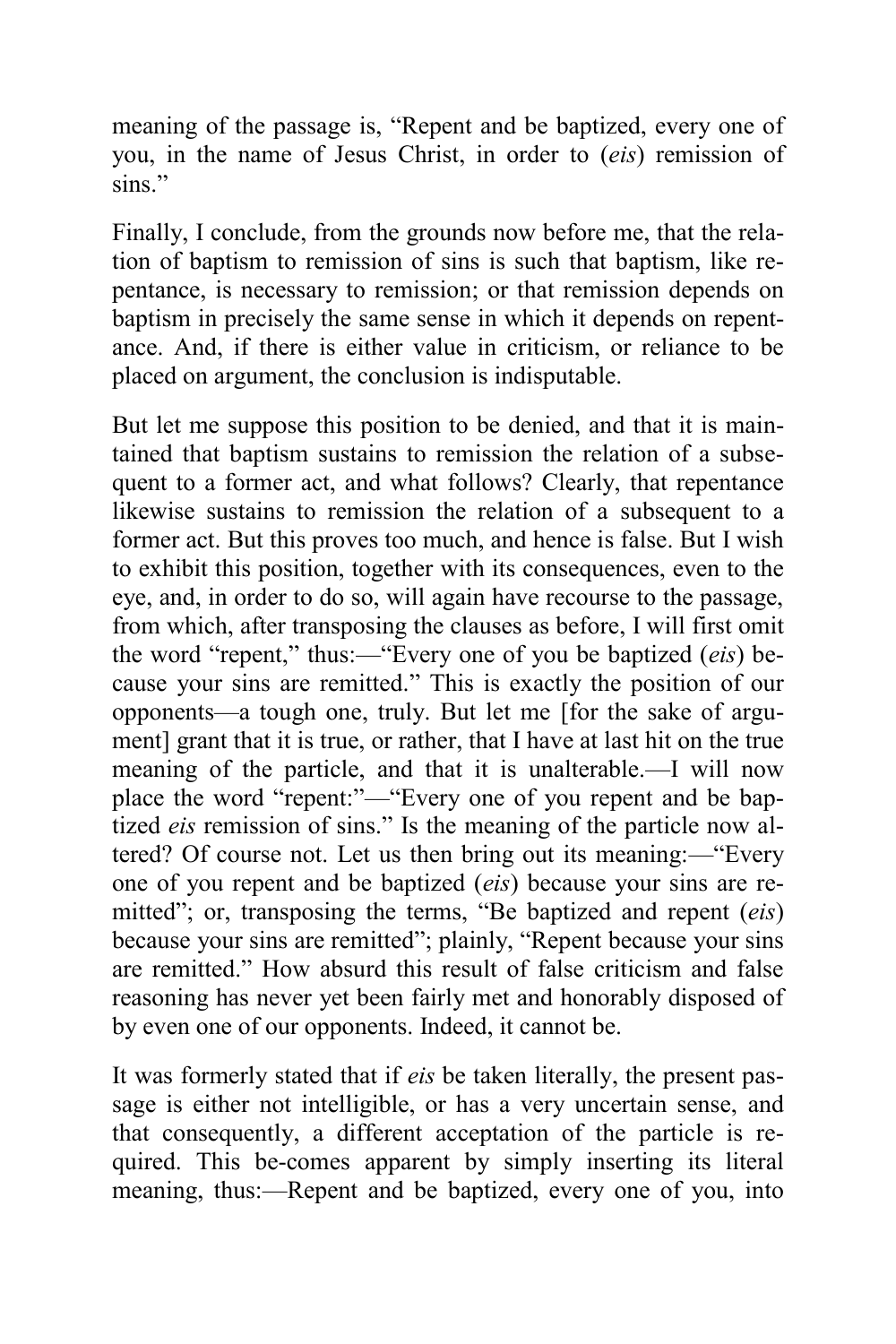(*eis*) remission of sins. What can anyone collect from the expression, repent into remission? If to English ears it has any meaning at all, it certainly is a most vague and uncertain one. Nor does the expression, "be baptized into remission," yield a sense in any respect better. Even conceding (what is doubtful) that the sense of the passage might be collected from the primary meaning of the particle, still, this is not the sense in which the Holy Spirit intended it to be taken, and hence, is not the sense which is most easily defended.

Very fraternally yours,

Moses E. Lard.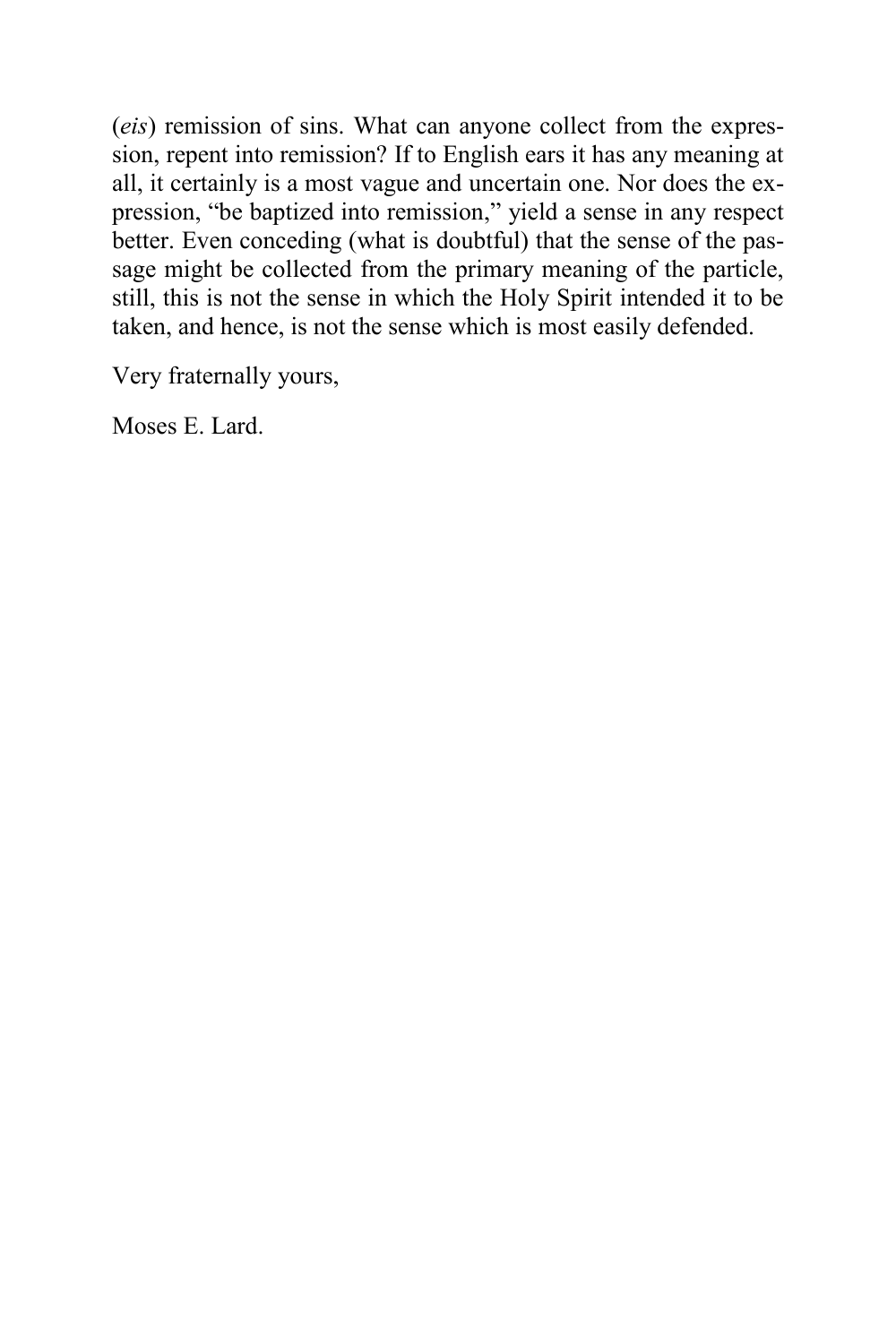#### **LETTER 5.**

As the basis for my fourth argument, I subjoin the following:

And now, why tarriest thou? Arise, and be baptized, and wash away thy sins, calling on the name of the Lord (Acts 22:16).

Candidly, it would seem to be useless to do more than merely quote this passage. To misunderstand it may not be impossible; but how its import is to be rendered more obvious by comment, it is difficult to see. Still, the passage is too important to be merely quoted and then dismissed.

There is no diversity of opinion between you and me in regard to the character of the act which Paul was commanded to perform. We both agree that his baptism was real, not metaphorical. Nor will you deny that the term "sins" has here its accustomed sense. These points, then, I dismiss at once. Consequently, the only remaining question to be settled is, what is the meaning of the expression "wash away?" or, still more pertinently, what connection, if any, does it express between baptism and remission of sins?

That the expression is metaphorical is granted. Sins are not washed away; they are remitted. Upon this no controversy can arise. But what is there in the expression to indicate or suggest this? The term rendered "wash away" is, in the original, a strong compound verb, which in its simple form denotes to wash merely. Here, however, it is compounded with a particle which signifies "from," denoting the separation of one thing from another, and which has its force represented in the expression by the term "away." Hence, in its compound form the verb signifies, not to wash simply, but to separate one thing from another by washing. It implies a separation, and expresses how it is effected. This much I believe you will readily grant.

First, then, the term implies a separation: and this is indeed the radical conception in remission. For not only does the term "remit," in its underived or Latin form, as well as in English, signify to "send away," "send from," or "let go" (in which evidently the conception of separation is essentially involved), but such, also, is the exact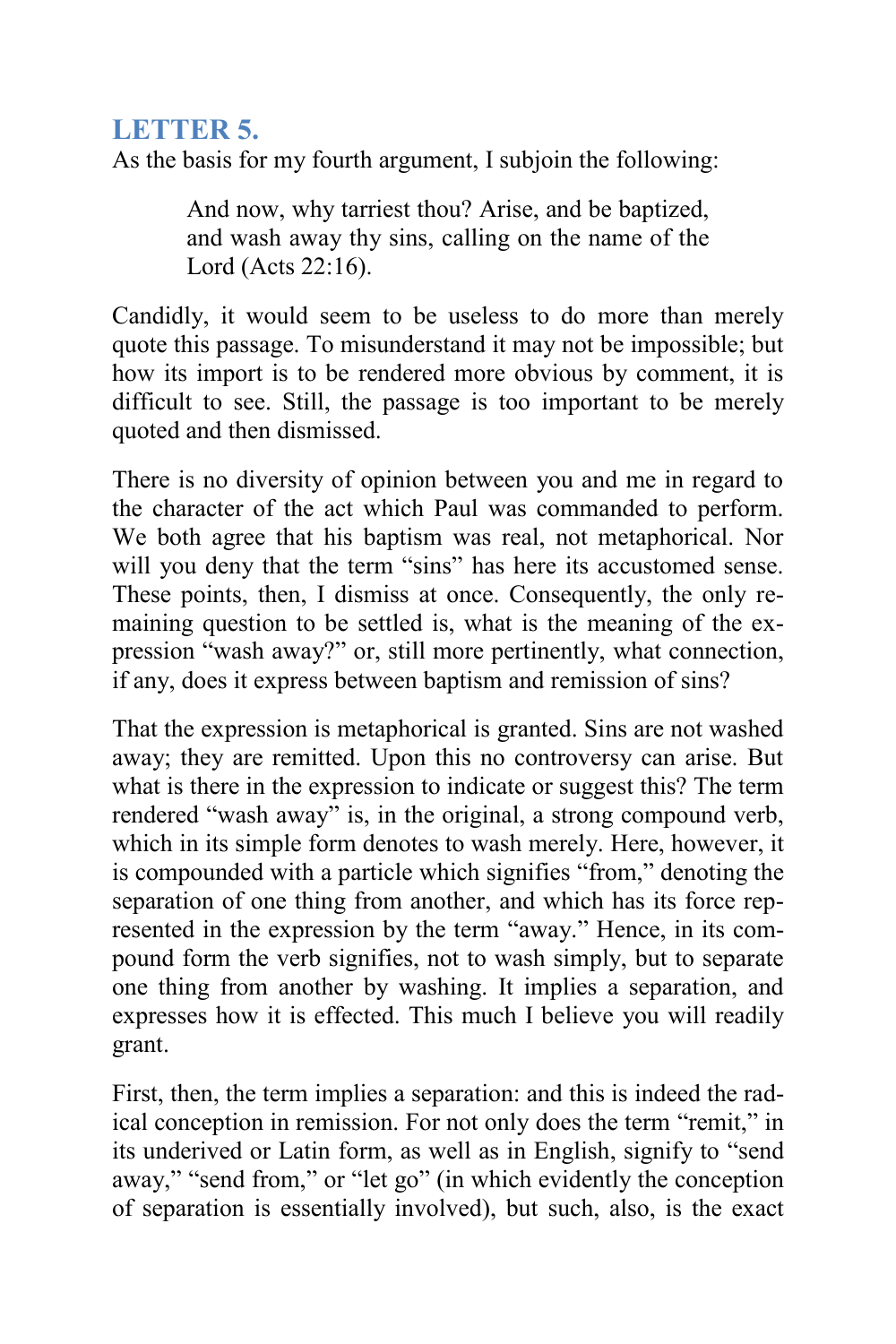meaning of the Greek word which "remit" translates. Indeed, how one thing can be washed away from another, without being separated from it, is not conceivable. Hence, we conclude that separation— i.e., of sins or remission — is the radical conception in the expression — the thing for which it stands.

Second: But not only does the expression imply a separation, it expresses how it is effected — namely, by a washing. Separation is its radical, unfigurative meaning, the thing it denotes: and the metaphor consists in this: — that the separation is represented as effected by, or depending on, a washing, which, it is hardly necessary to add, consisted in being baptized.

But this view, in effect, represents Paul as being commanded to be baptized, and thereby to separate himself from his sins. Nor can the view be deemed far from correct when it is remembered that *apolousai* is middle, and is hence to be construed as having this force. But how is it that a person can separate himself from his sins, when in reality they are separated from him, or remitted, as an act of mercy, by our heavenly Father? Clearly, by complying with the conditions, and in this way alone, on which the separation depends.

Since, therefore, the conception which lies at the very bottom of the expression in hand is *separation*, and since this is the radical idea in remission, we conclude that the exact and full force of the passage is, "Arise, and be baptized, and thereby separate yourself from your sins — put them away"; or (which is evidently the sense), "Arise and be baptized, and your sins shall be remitted."

But perhaps a similar expression — similar, because metaphorical and of the same signification — may assist us in understanding the language of Ananias. That the expressions blot out and wash away sins have exactly the same import, you will not deny. The only distinction between them is that what is represented by the one as being blotted out is represented by the other as being washed away. They do not represent different things, but express the same thing differently. Now, when Peter in Solomon's porch said to the people, "Repent and be converted, that your sins may be blotted out," metaphor aside, what did he mean? Obviously, "Repent and be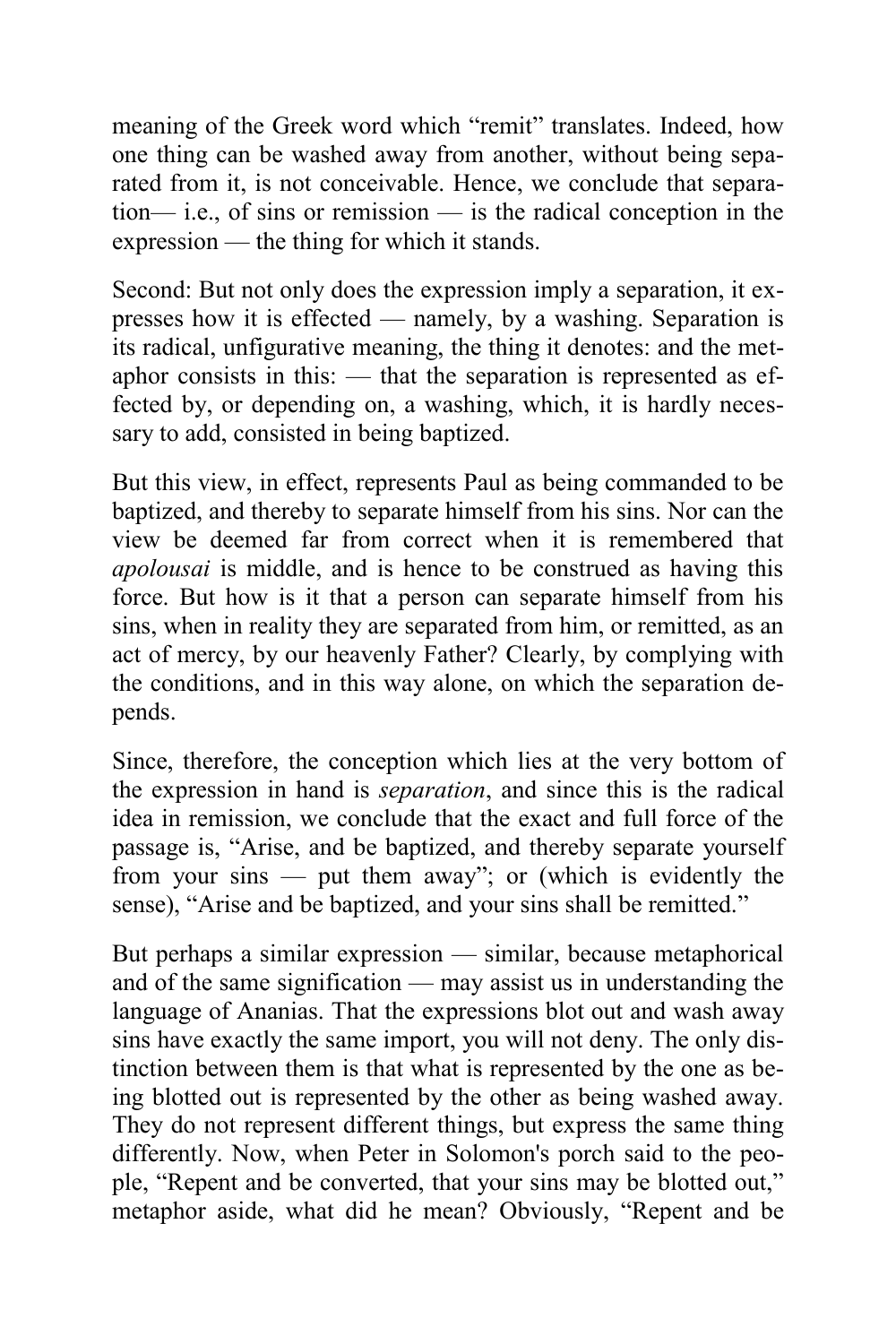converted, that your sins may be remitted." Precisely thus, then, must we interpret the expression "wash away thy sins"— namely, "Arise, and be baptized, and your sins shall be remitted." The two expressions are identical in sense, their interpretation the same.

When we view baptism as a condition on which remission of sins depends, we have no difficulty in understanding the language of Ananias. Paul's sins were not remitted before his baptism. Hence, Ananias commanded him to be baptized and wash them away. But when he complied, then God, for Christ's sake, remitted them; and, because the remission was made dependent on the baptism, the sins remitted are represented as being washed away in it. This, to a person of your candor and good sense, can hardly be said to admit of dispute.

When, on a subsequent occasion, Paul said to the Philippian jailer, "Believe on the Lord Jesus Christ and thou shalt be saved," you can have no difficulty in discovering the intimate dependence of salvation on belief. Nor can you deny the conditional nature of belief. Yet you can see no more natural fitness in it to procure remission than you can in the act of being baptized. When, then, Ananias says to Paul, Arise, and be baptized, and wash away thy sins, do you see no dependence of remission on baptism; can you see in it nothing which renders it necessary, even as a condition, to remission? These questions I leave to your own honest heart.

But, excuse me, my dear sir. Let me suppose your theory of remission, if I understand it aright, to be correct. Paul's sins, then, were remitted the instant he believed, and consequently before his baptism. At that time, therefore, his sins had no existence whatever. They were simply a nonentity. Indeed, he had no sins— hence, none to be remitted, none to be washed away, none to be disposed of in any sense. And yet Ananias, the Lord's special messenger, is represented as saying to him, "Arise, and be baptized, and wash away thy sins"! Did Ananias, I ask you in the name of truth, command Paul to be baptized, and wash away his sins, when absolutely he had not one sin remaining? To these questions, I feel sure, you will give the attention which their significance demands.

Very respectfully yours,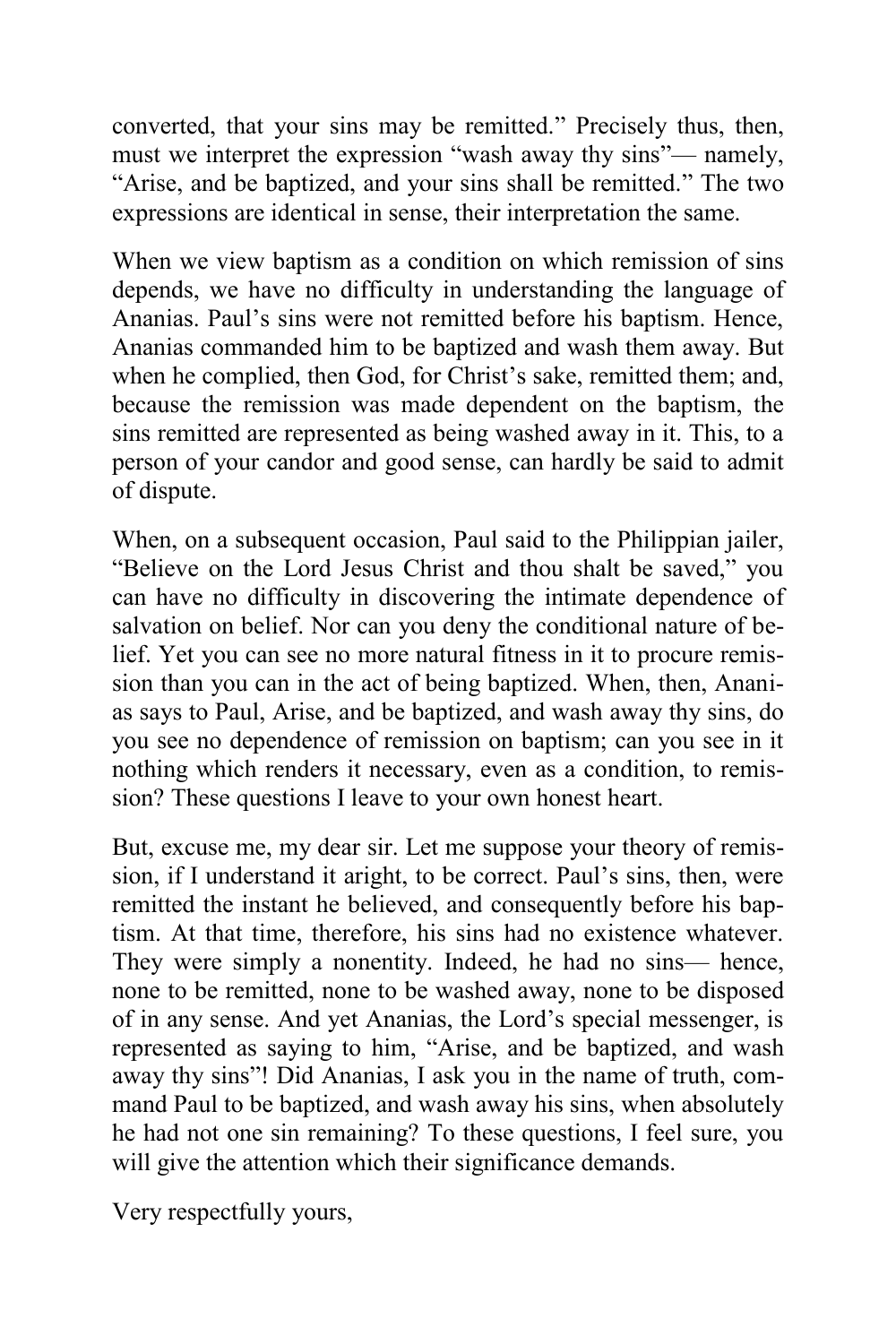Moses E. Lard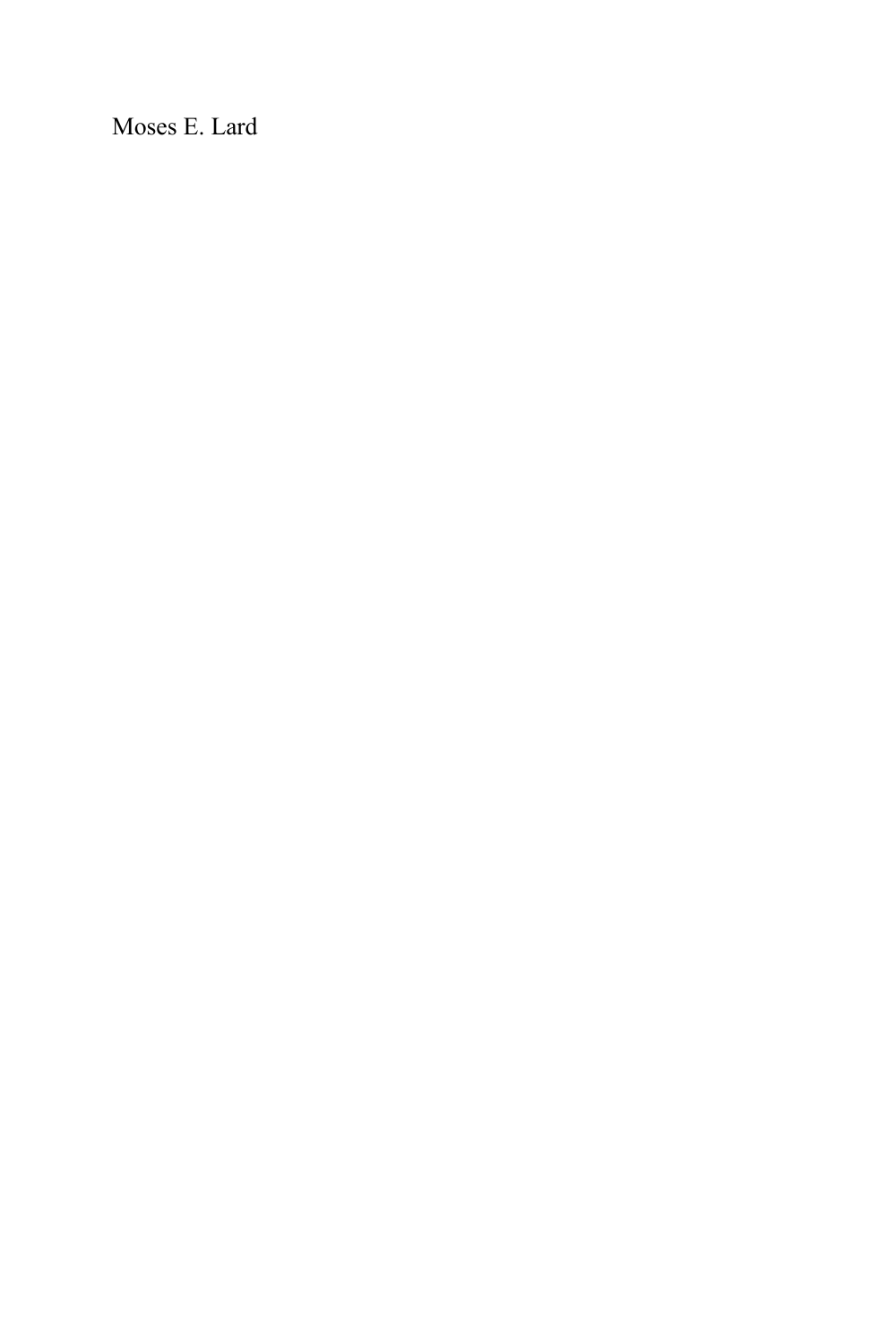#### **LETTER 6.**

My fifth argument will be based on the following:

Wherein [the ark] few, that is eight, souls were saved by water. The like figure whereunto, even baptism, doth also now save us — not the putting away of the filth of the flesh, but the answer of a good conscience towards God (1 Peter 3:20-21).

This passage (so exceedingly obscure in the form here cited) is susceptible of being made much more intelligible by rendering it a little freely, thus:

> In which (ark) a few, that is eight, souls were saved by water, which also now saves us in its antitype, baptism, which consists not in putting away fleshly impurity, but in seeking a good conscience in God.

This rendering, which is admitted to be free, is according to one of the best texts of the Greek New Testament extant. A few additional remarks, however, explanatory of it, will not be out of place.

According to the common text, "antitype" is the subject of the verb "saves." This, however, is now regarded as incorrect; and the true subject is held to be the relative pronoun *ho*. Such is the case in the text now before me. With this relative, "antitype" is an apposition, and "baptism" with "antitype"; and, although a somewhat unusual apposition, yet it is attended with no ambiguity. The relative is in the neuter gender, agreeing with "water" as its antecedent — the only noun in the sentence with which it can agree.

The terms rendered "putting away" and "seeking" are both in the nominative case, and, since no verb is expressed, of course to or after one understood. That this is the verb "is," hardly admits of doubt. It is not necessary, however, in order to express the sense of the passage, to be so slavishly literal as to indicate these circumstances. Hence, in my rendering, I have not done so.

But on what ground have I substituted the word "seeking" for the word "answer"? I reply, first, there is a necessity for it; for the pas-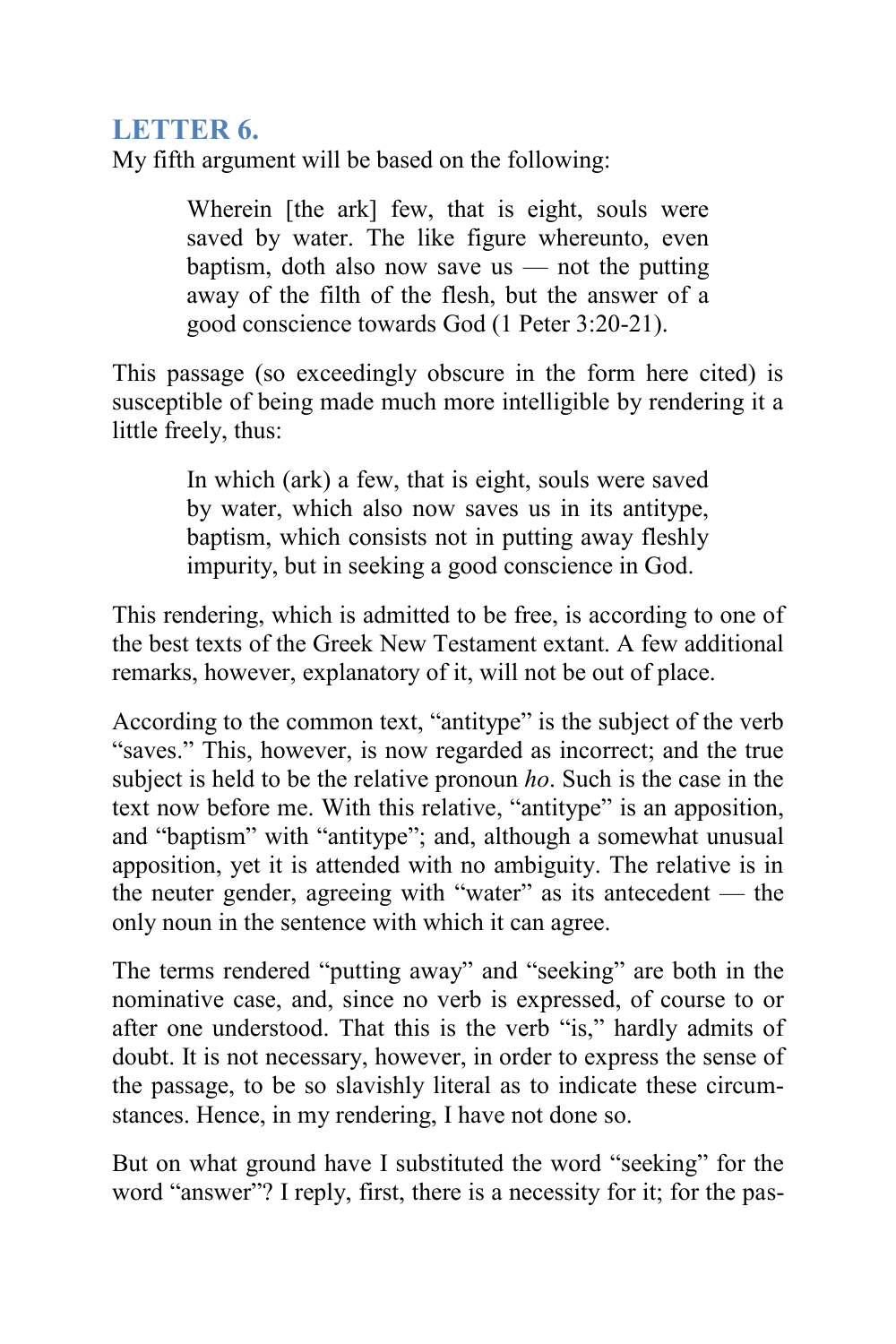sage, as it now stands in the common version, conveys no intelligible meaning whatever; indeed, it is simply a jumble of words without meaning. Second, it agrees better with the sense of the original term. The verb from which the original term is derived occurs in the Greek New Testament fifty-nine times, in fifty-five of which it is rendered either by the word "ask" or by some of its forms; in two, "demanded"; in one, "desired"; and in one, "questioned"; and in every single case should have been rendered either by "ask" or by some of its forms. "To seek after" is given as one of the meanings of the verb, in the best lexicon to the Greek Testament I have yet seen. Hence, the noun, retaining substantially the same sense, must mean either an asking or a seeking; and, since "seeking" gives a clearer and better sense, I therefore decide in its favor. "Asking" is applicable rather to persons than to things; hence it is better to say of baptism, it is a seeking than an asking.

But why substitute "in" for "towards"? I answer, because it gives a clearer sense and accords better with the usage of the Greek particle. That it gives a clearer sense is obvious at a glance, and hence needs no further illustration. The particle in the Greek is *eis*, which seems to have the sense (*en*) in: not that *eis* is used for *en*; but there appears to be the idea of previous motion combined with a state of rest, in which case *eis* has the force of *en*. The following is an instance of this usage: "And, leaving Nazareth, he came and dwelt in (*eis*) Capernaum." In such cases the previous motion is, by the best critics, supposed to have suggested the use of *eis*; the real force of the passage being, "And, leaving Nazareth, he came into (*eis*) Capernaum, and dwelt there." Again, the passage itself in hand supplies an instance of the usage. Noah entered into (previous motion) the ark; hence he is represented as having been saved in (*eis*) it. In the same manner, the previous use of baptism seems to have suggested the use of *eis*, which we have rendered "in" instead of "towards." We are baptized into (*eis*) Christ; hence in him we are all said to be one. We are baptized into (*eis*) the name of the Father; hence we dwell in (*en*) him. Consequently, since it is by baptism that we enter into him, it would seem highly proper to represent it as consisting in seeking a good conscience in (*eis*) him, especially when we have full authority for such a use of the particle.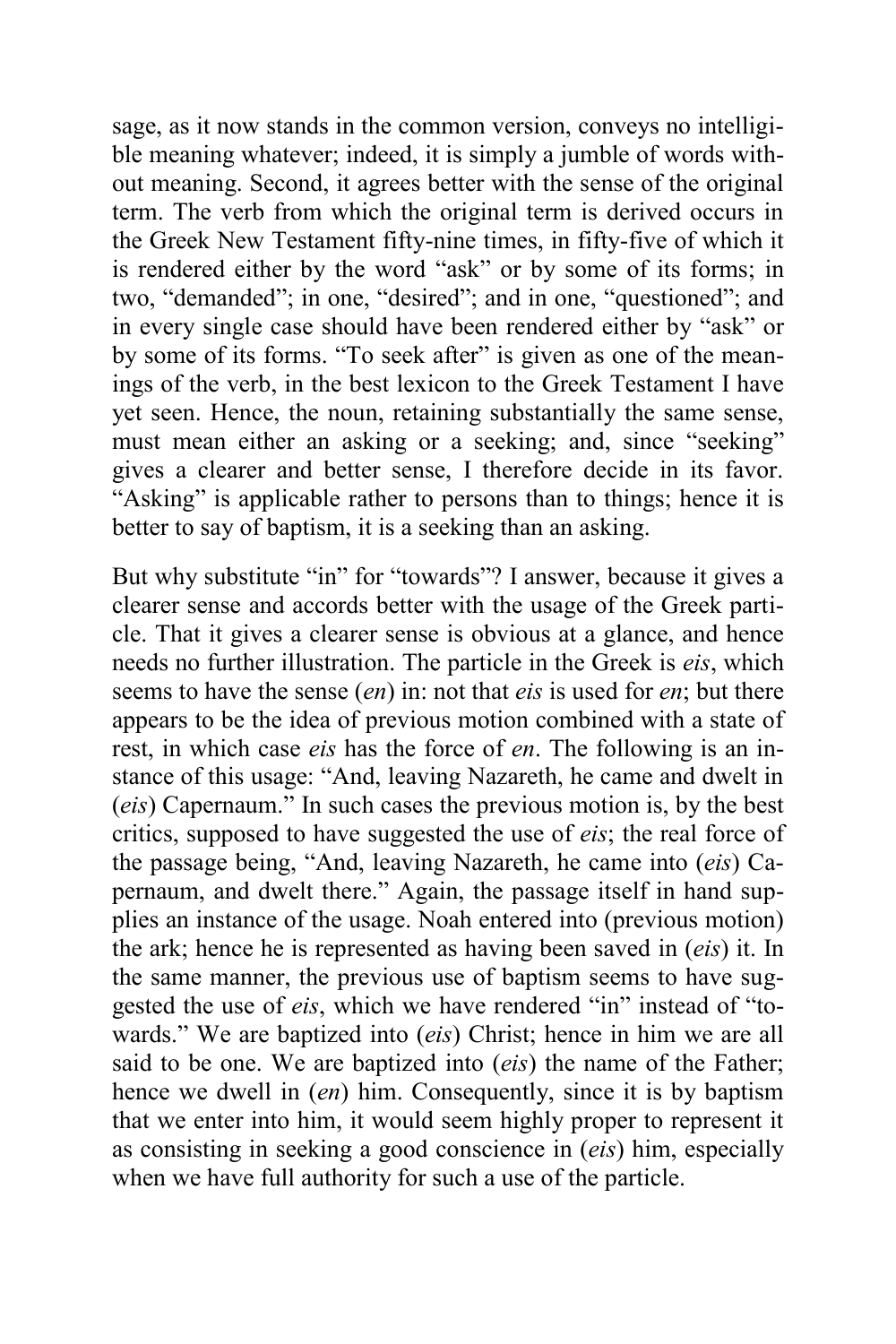The preceding view of the passage has at least this advantage that it is perfectly intelligible, as well as consistent with what we know to be taught elsewhere; and although it is here rather suggested than insisted on, still, I believe it possessed of a high degree of certainty.

But all this has little to do with my argument. The ground on which it rests is asserted in the common version — namely, "Baptism doth also now save us." From this it is clear that there is a sense in which baptism saves us, or a salvation which depends on or is effected in and by baptism. The question is, *What is it, or in what does it consist?* First, it cannot be salvation in its most comprehensive sense; for it is limited to baptism. Second, it is not, be it what it may, a partial, but a complete salvation; for baptism "now saves us." Hence, previously to baptism it does not exist; subsequently it does: but without baptism it cannot exist. What, now, is the safest and fairest method of ascertaining in what it consists, or since the passage asserts the fact that baptism saves us, how shall we determine in what sense?

Clearly, the best method of obtaining a correct reply to this question is to ascertain in what sense the word "saved" is used when used in connection with baptism, or what is therein accomplished to which the word is applicable. Happily, this is an easy task: "He that believeth and is baptized shall be saved." "Arise and be baptized, and wash away thy sins." Jointly, these passages determine, definitely and conclusively, that the word "saved," when used in connection with baptism, is used to denote remission of sins; and whatever meaning it certainly has in these passages, it certainly has in every other precisely similar passage, and, consequently, in the present one. Hence, baptism doth also now save us, because therein our sins are remitted. Of the truth of this, little doubt can remain, when it is remembered that the same apostle on whose language I am now commenting commanded an audience to repent and be baptized in order to remission of sins. Hence, it may with great propriety be represented that baptism consists in seeking a good conscience in God, because it consists in seeking a conscience freed from sin.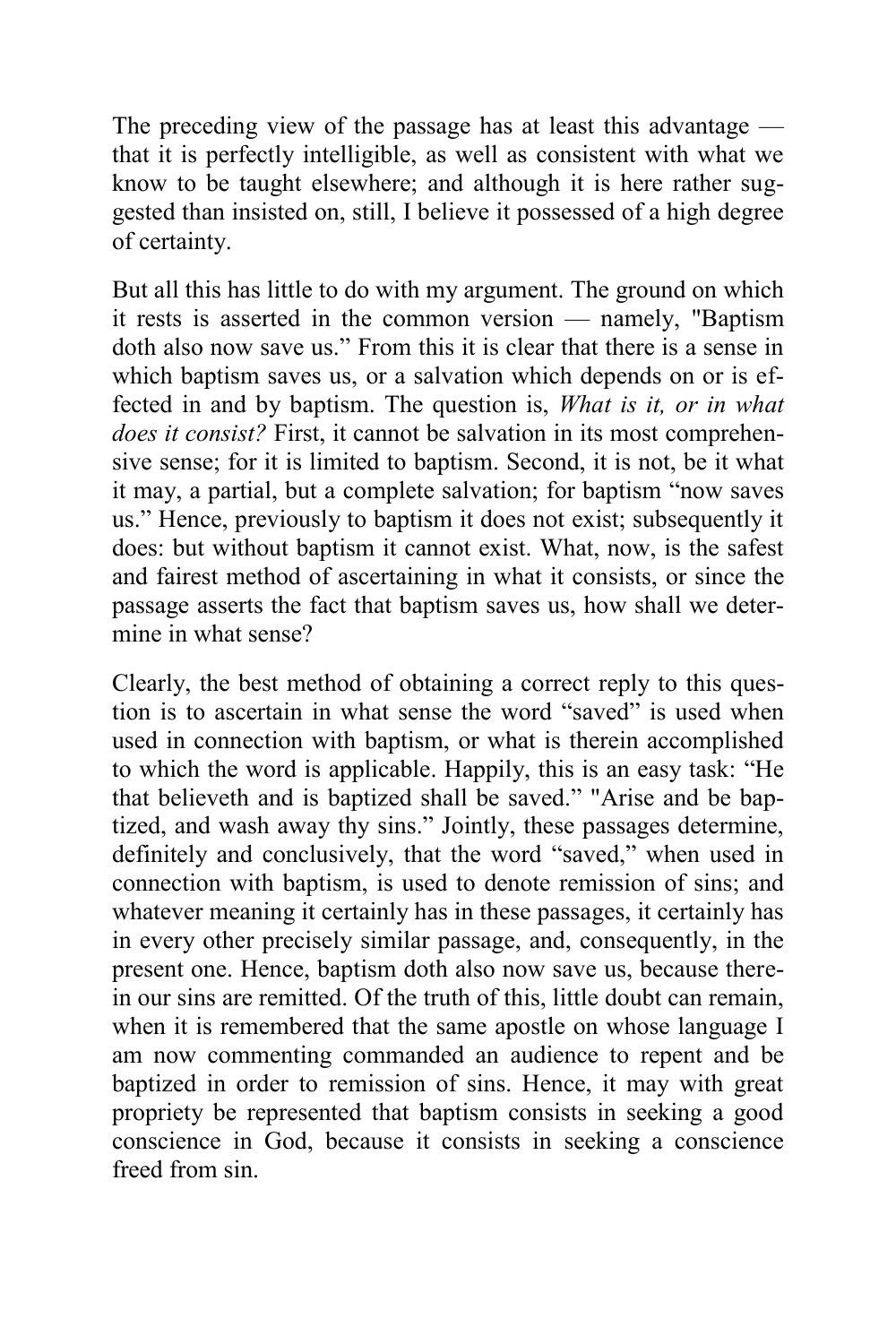Will you, kind sir, now allow me, in the conclusion of this argument, to recite the several passages on which I have commented for your sake, and ask you a few questions? This I do with no vain wish to perplex you, but to elicit from you that candid decision which I believe you can, and hope you will, render:

1. John did baptize in the wilderness, and preach the baptism of repentance for the remission of sins. (Mark 1:4).

*In this case what was the baptism of repentance for? To what end did it look?*

2. And He said unto them, "Go ye into all the world, and preach the gospel to every creature. He that believeth and is baptized shall be saved; but he that believeth not shall be damned" (Mark 16:15- 16).

*On what two things does salvation here depend? Is baptism one of them?*

3. Then Peter said unto them, "Repent and be baptized every one of you in the name of Jesus Christ for the remission of sins, and ye shall receive the gift of the Holy Ghost" (Acts 2:38).

*What two things did Peter command his audience to do? Did he command them to do these two things for remission of sins? Is baptism one of the things commanded?*

4. And now why tarriest thou? Arise, and be baptized, and wash away thy sins, calling on the name of the Lord (Acts 22:16).

*What did Ananias command Paul to do? Did he command him to wash away his sins? In what act?*

Fraternally, yours,

Moses E. Lard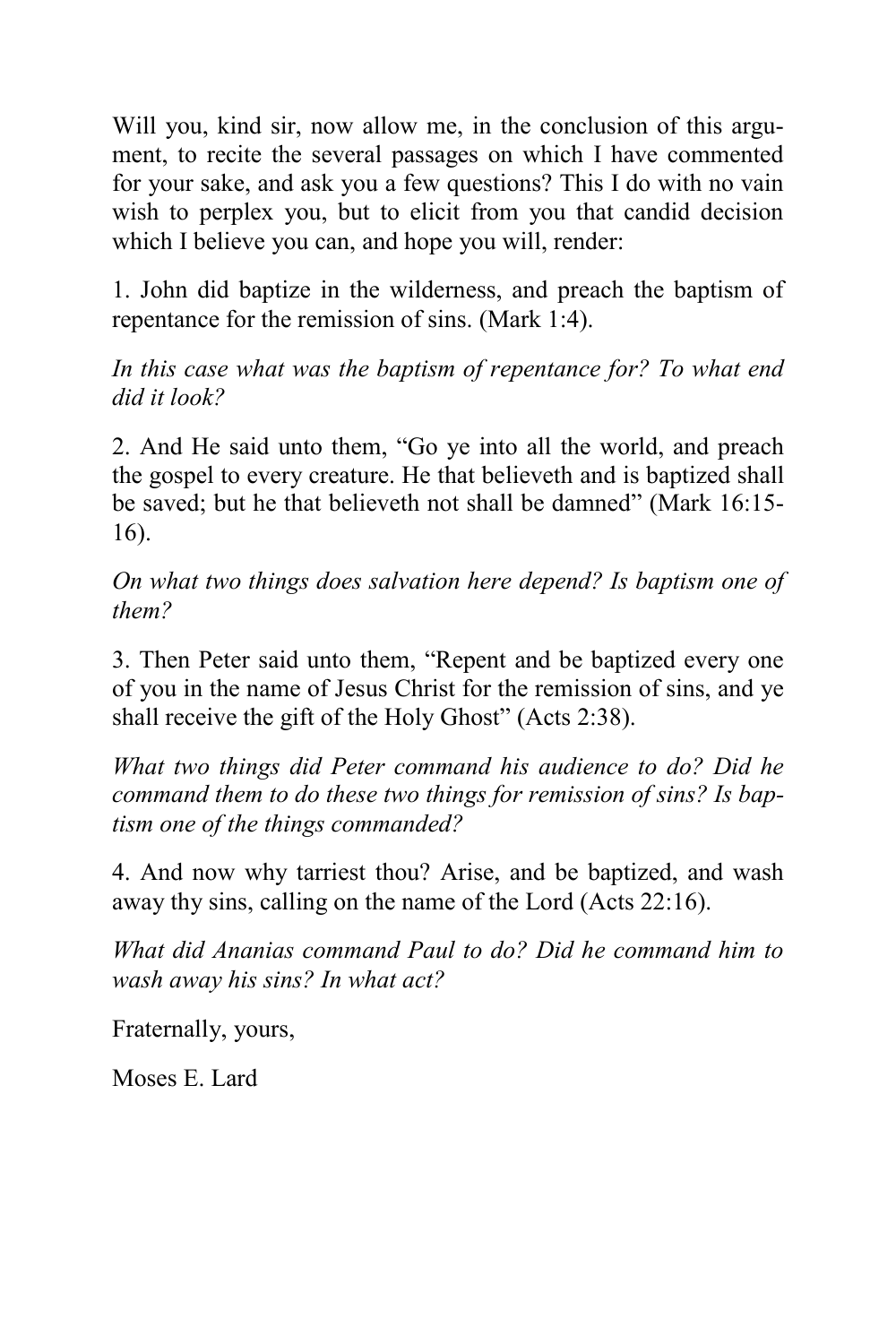#### **LETTER 7.**

The passage on which I make my sixth argument is the following:

"According to his mercy he saved us by the washing of regeneration and renewing of the Holy Spirit."

In regard to the expression "renewing of the Holy Spirit," there exists, I believe, little diversity of opinion. With one consent, it and the expression "begotten by the Spirit" are allowed to be identical in sense. If they are not, the distinction between them may be said to be this — that "begotten by the Spirit" expresses the fact simply, while the other is rather descriptive of it, being a renewing. Certainly, he who is begotten is renewed, and equally certain is it that he who is renewed is begotten.

Of this effect or renewing the Holy Spirit is the author; hence, it is called a renewing of  $-$  i.e., effected by  $-$  the Spirit. It commences in the enlightenment of the mind, and results in a deep and earnest faith in Jesus Christ. It comprehends all between the entrance of the first ray of heavenly light into the mind of the sinner and his first overt act of obedience. It is a renewing of the sinner in the inner man, the effects of which become apparent in his outward conduct; and, without it, no act which he can perform can be truly styled an act of obedience. Its importance cannot be too weightily emphasized, nor can too much zeal be shown in urging the truth upon the sinner's attention through which it is effected.

But what is the meaning of the expression "washing of regeneration"? That it refers to baptism, or is another and descriptive name for it, is almost universally conceded. This much, then, we might fairly take for granted. But this is not the question. The question is not what does it refer to, but what is its meaning? On this point nothing is allowed to be taken for granted; but why? Is it because the expression has an uncertain meaning? This is not the reason. Is it because its structure is so involved as to hide its meaning? Not at all. Or is it an unusual form of speech, which refuses to yield its sense by the common laws of language? By no means. *It contains a meaning which, to many, I regret to say, is not acceptable*. **This is the reason**.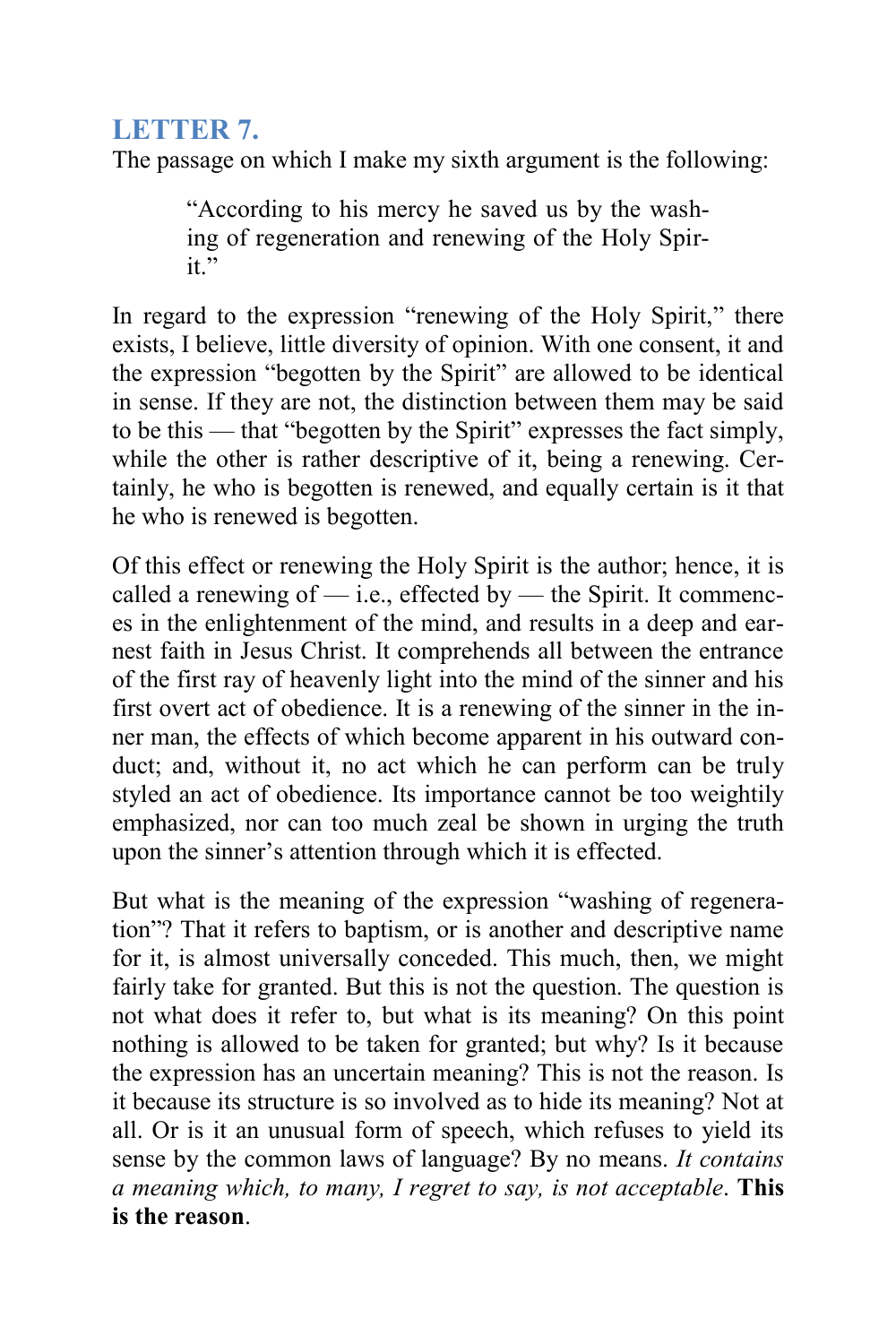The only difficulty in the expression seems to lie in deciding whether the washing named in it belongs to regeneration as an integral part of it, and therefore as *essential* to it, or whether it is a washing *subsequent* to regeneration, and hence no part of it — in a word, the washing of a person already and completely regenerated. Those who adopt the latter view separate the expression, making the term washing refer to one thing, and the term regeneration to another; while those who adopt the former view regard the whole expression as only a complex name for baptism, and hence as inseparable; and this view I think to be unquestionably the correct one. For, if the expression be separated, to what, first, refers the word "washing"? To baptism, respond the talent and learning of Christendom. From this there is hardly a dissenting voice. But to what, second, refers the term "regeneration"? To this absolutely no answer can be given. It cannot refer to being begotten by the Spirit, for this is expressed by the clause renewing of the Holy Spirit; it cannot refer to baptism, for this is represented by the word washing. Indeed, according to this view, it is simply an unmeaning redundancy with neither sense in it nor reason for its presence.

But a little attention to the structure of the expression, especially to its sense, will assure us not only that it is not separable, but that the term "regeneration " is a mere epithet, serving to qualify the preceding word "washing." And this is according to the following well-known principle in the Greek language: Nouns in the genitive case are often used in the sense of adjectives to express the qualities of both persons and things. This is clearly the principle according to which the expression is to be resolved or cleared of difficulty. The following instances are subjoined as illustrative of the principle. It is proper to state, however, that the principle, not being of universal application, is to be applied with caution:

1. Take heed, brethren, lest there be in any of you an evil heart of unbelief. —Here the word "unbelief" is, in the original, in the genitive, and is correctly represented in English by an adjective, thus: An evil unbelieving heart. And so of the remaining instances.

2. And I say to you, Make to yourselves friends of the mammon of unrighteousness — the unrighteous mammon.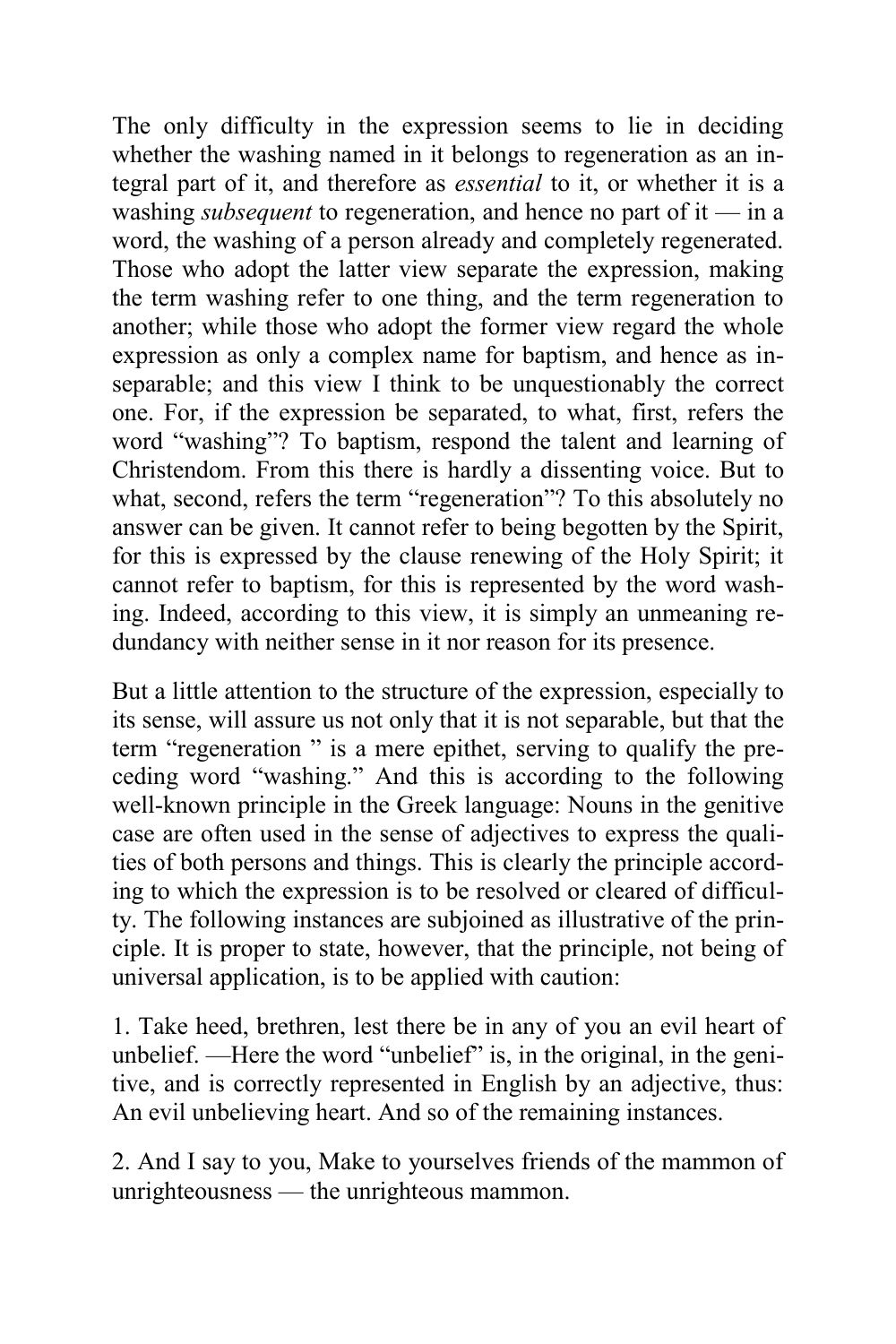3. For this cause God gave them up to vile affections— affections of vileness, in the Greek..

4. When ye, therefore, shall see the abomination of desolation. the desolating abomination.

5. And the lord commended the unjust steward—in the original, steward of injustice.

6. But whoso looketh into the perfect law of liberty, and continueth therein, he being not a forgetful hearer — in the Greek, a hearer of forgetfulness.

7. Which stood only in meats and drinks, and divers washings, and carnal ordinances — in the original, ordinances of flesh.

8. The prince of the power of the air, the Spirit that worketh in the children of disobedience—the disobedient children.

But these instances are enough. Now, precisely as the genitive is used in these instances is it used in the expression now in hand, thus: "According to his mercy he saved us by the washing of regeneration" — or, converting the term "regeneration" into an adjective, "a regenerating washing—and the renewing of the Holy Spirit."

By the phrase "regenerating washing," is not meant a washing which implants any holy principle in the heart, or which, in any other way, morally affects the inner man; but merely a washing which completes the new birth. The epithet "regenerating" is objectionable, I grant, for the reason that it is liable to be misconstrued. It is here, however, employed merely to illustrate the principle and for the want of a better term.

That the conclusion just arrived at is correct may be inferred, further, from the ambiguity of the expression "washing of regeneration." This may be invariably set down as decisive against the correctness of a rendering. Not that a rendering can be inferred to be correct from its not being ambiguous; but, from its being ambiguous, its incorrectness may be certainly inferred. That the expression is ambiguous is evident from the uncertain import of the parti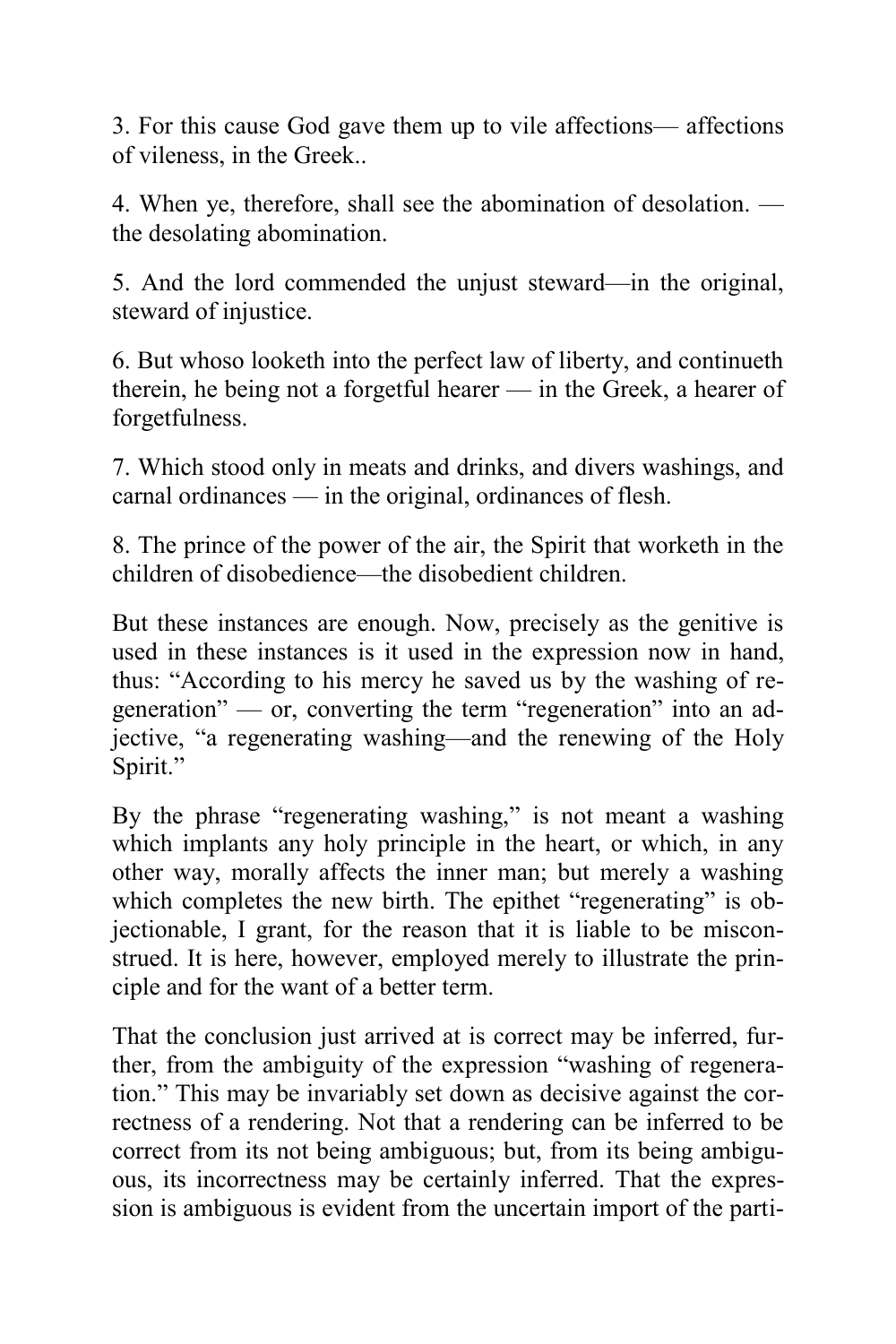cle — of—which it contains. First, it may mean a washing effected by regeneration; or, second, a washing belonging to it as part of it; or, third, a washing performed on it—i. e., the subjects of it. The particle of has all these acceptations in the following expressions: The mark of a pen — something effected by it; the point of a pen — something belonging to it as a part of it; the mending of a pen — an act performed on it. This is enough to show that the expression is ambiguous. Hence, I infer the preceding to be the true meaning of the passage.

But to what is reference made in the word "saved," or to what does it properly apply? First, it is clear that it refers to a salvation then past, then completed. Hence, the apostle could speak of it as a matter of history. Second, that it is the salvation which occurred when Paul ceased to be "foolish, disobedient, deceived," etc. Third, that it is the salvation which depends on the renewing of the Holy Spirit, and is the first which happens after it. But what is this but the remission of sins? This, then, I conclude, is the reference in the word, or the thing to which it applies. But this salvation depended not alone on the renewing of the Holy Spirit. For he saved us by the washing of regeneration, one thing, and the renewing of the Holy Spirit, another. Hence, the washing of regeneration — or baptism — is essential to the remission of sins, or is one of the conditions on which it depends.

All of which I most respectfully submit to your candor and good sense.

Fraternally, yours,

Moses E. Lard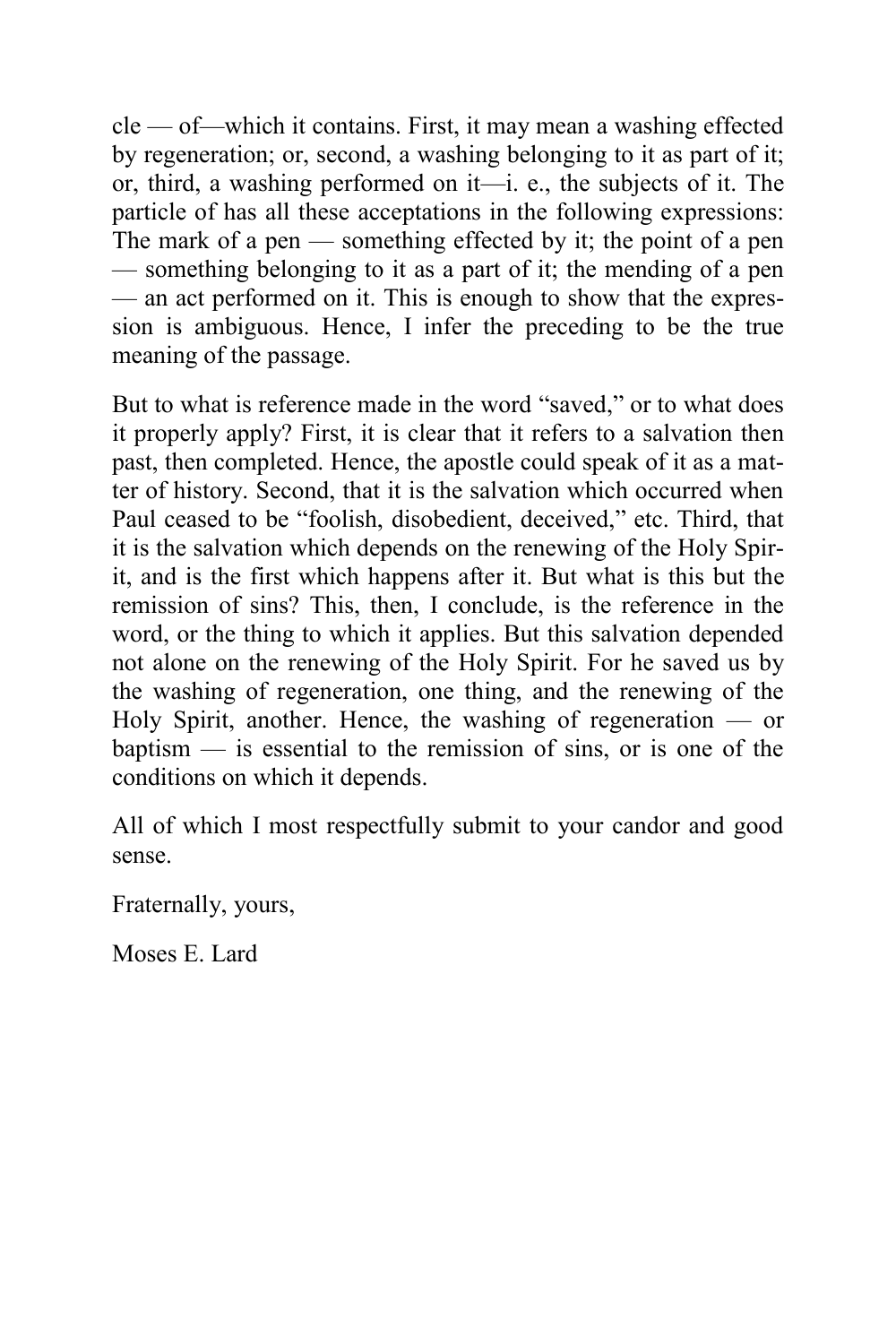#### **LETTER 8.**

With my present article I propose to close my reply to your inquiry. I believe you will not feel that sufficient attention has not been given to your question. I have aimed to be full, but not prolix [long-winded]; brief, but not obscure. A mere summary would have been unsatisfactory; a treatise was out of the question. That more might be said on the question you well know, but whether to much profit I doubt. With what is now before you and what herein follows you must form your judgment. Mainly on the grounds now assigned do we hold immersion, in the case of the believing penitent, to be for remission of sins. That our faith is well-based, we have a profound conviction. You may think differently. This I should regret. I have still one more argument to present, of the class which implies that baptism is for remission. It rests on the following passage:

> "For as many of you as have been baptized into Christ have put on Christ. There is neither Jew nor Greek, there is neither bond nor free, there is neither male nor female: for ye are all one in Christ Jesus. And if ye be Christ's, then are ye Abraham's seed, and heirs according to promise."

Certainly, the expression "in Christ" is not to be taken literally; and yet there can exist no doubt as to its import or the relation which it expresses. Now, I maintain that the very fact that we enter into Christ by baptism, into the relation which this language expresses, involves the connection between baptism and the remission of sins for which I contend. The distinction between being in Christ and out of Christ is a broad distinction. It is not imaginary, but real. The terms used to express it are not idle terms. They have a deep, divine significance. Will you pause, courteous sir, and tell me what it is? Do not you claim to be in Christ, and do not you regard this claim as implying the remission of your sins? The time was when you did not thus claim. Were you then pardoned? A thoughtful answer to these questions will impress you with the distinction on which I am here insisting. If to be out of Christ and in Christ are the same, or if to be in Christ is no better than to be out of him, then you will please consider my present argument as futile. To be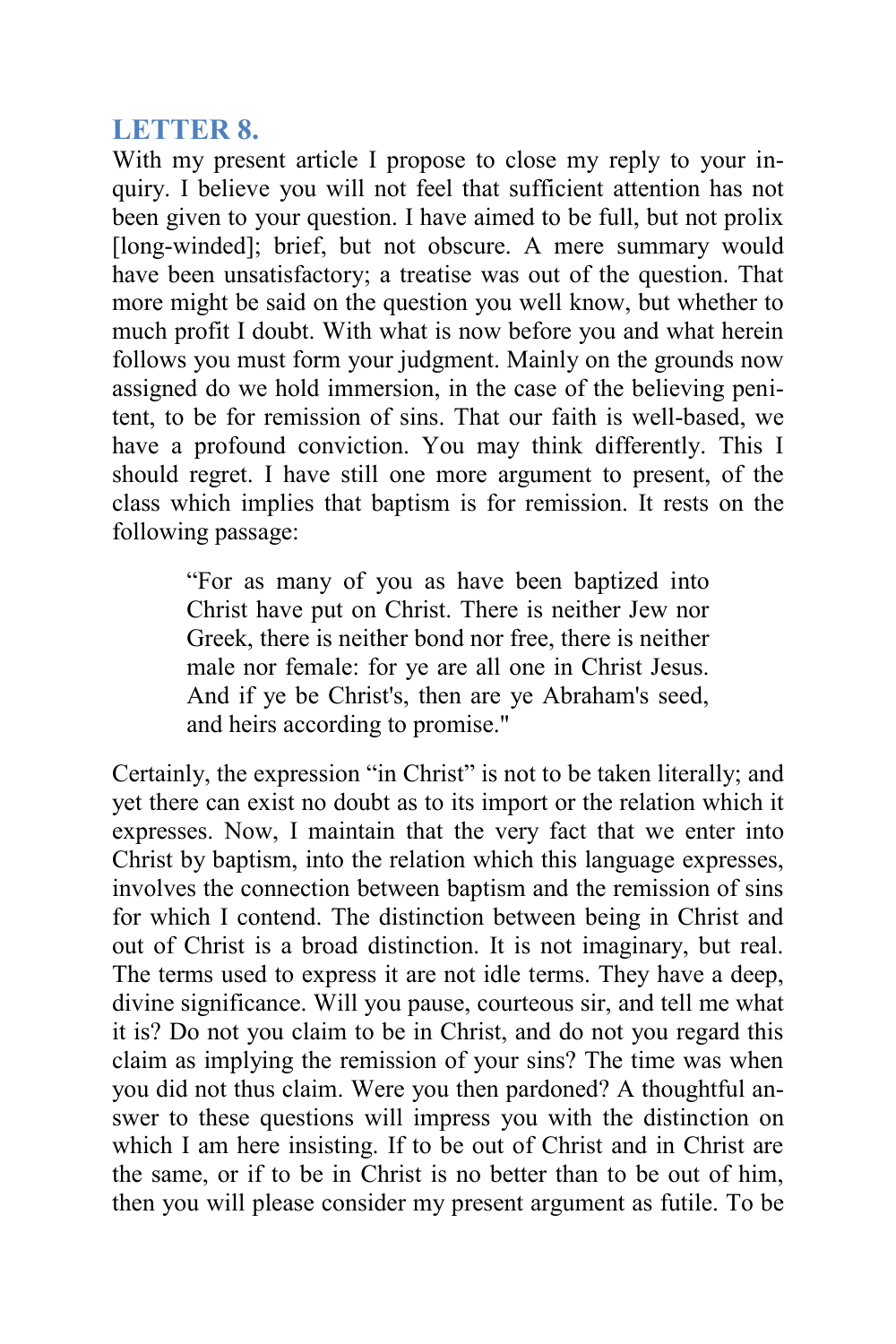in Christ — is this the same as being in the kingdom, in the church, as being sound? If not, what is it? But I will not weary you with questions.

That the instant in which a person becomes an "heir according to promise," he becomes a Christian, or is forgiven, can hardly be supposed to admit of argument. To suppose a person an "heir" and yet not forgiven, or forgiven and yet not an heir, involves a contradiction, if not in words, at least in fact. But when do we become heirs? The reply is, when we become Abraham's children; not according to the flesh certainly, but when we are constituted such. But when do we become Abraham's children? Certainly when we become Christ's; and we become Christ's when in him, *and not before*. For, says the Apostle, you are all one in Christ, and, if Christ's (which you are if in him), then are you Abraham's seed, and heirs according to promise.

Now, what persons alone are in Christ? As many, is the reply, as have been baptized into Christ, and not one more. If now, none out of Christ are forgiven, and if all in him are, then the very act of entering into him makes the difference between the forgiven and the unforgiven person. If there is any value in implication, this is conclusive.

Again, out of Christ alone do the distinctions exist between Jew and Greek, bond and free, male and female. Now, not for a moment can it be doubted that the instant in which these distinctions cease to exist is the instant in which we are forgiven. These are worldly distinctions, and cease to exist only when we cease to be of the world, which happens the instant in which are forgiven. Now, that the instant in which these distinctions cease to exist is the instant in which we are baptized into Christ, is positively certain. Hence, hardly less certain is it that in that instant we are forgiven. When we cross the line out of the world into the Kingdom we cease to be Jew, cease to be Gentile; and when we cease to be these, we cease to be children of the wicked one, and become children of God. But we never cease to be Jew and Gentile till we enter Christ, and we never enter him till baptized into him. Then,